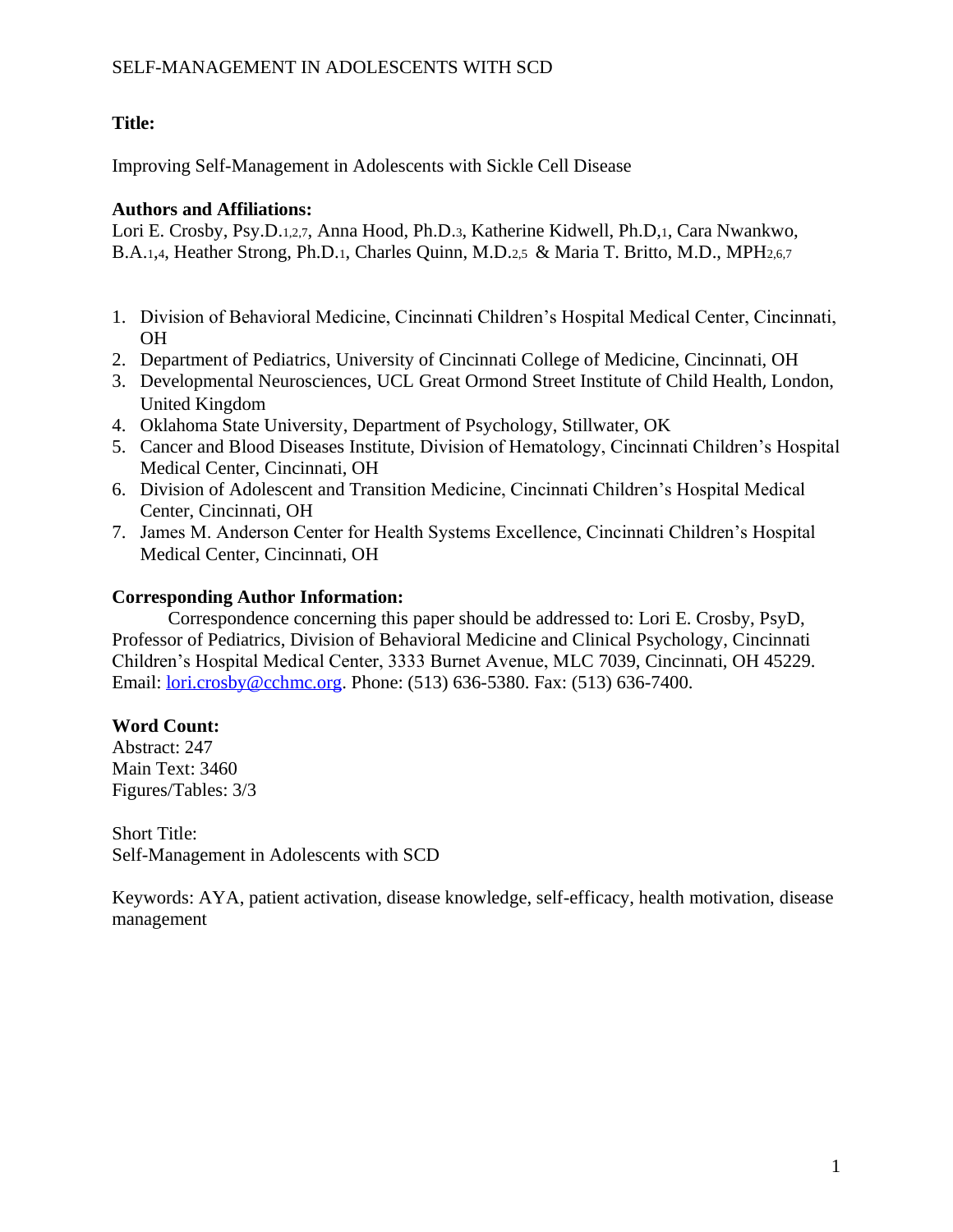Abbreviations:

| AYA        | adolescents and young adults   |
|------------|--------------------------------|
| ВA         | <b>Behavioral activation</b>   |
| <b>SCD</b> | sickle cell disease            |
| EMR        | electronic medical record      |
| HRQOL      | Health-related quality of life |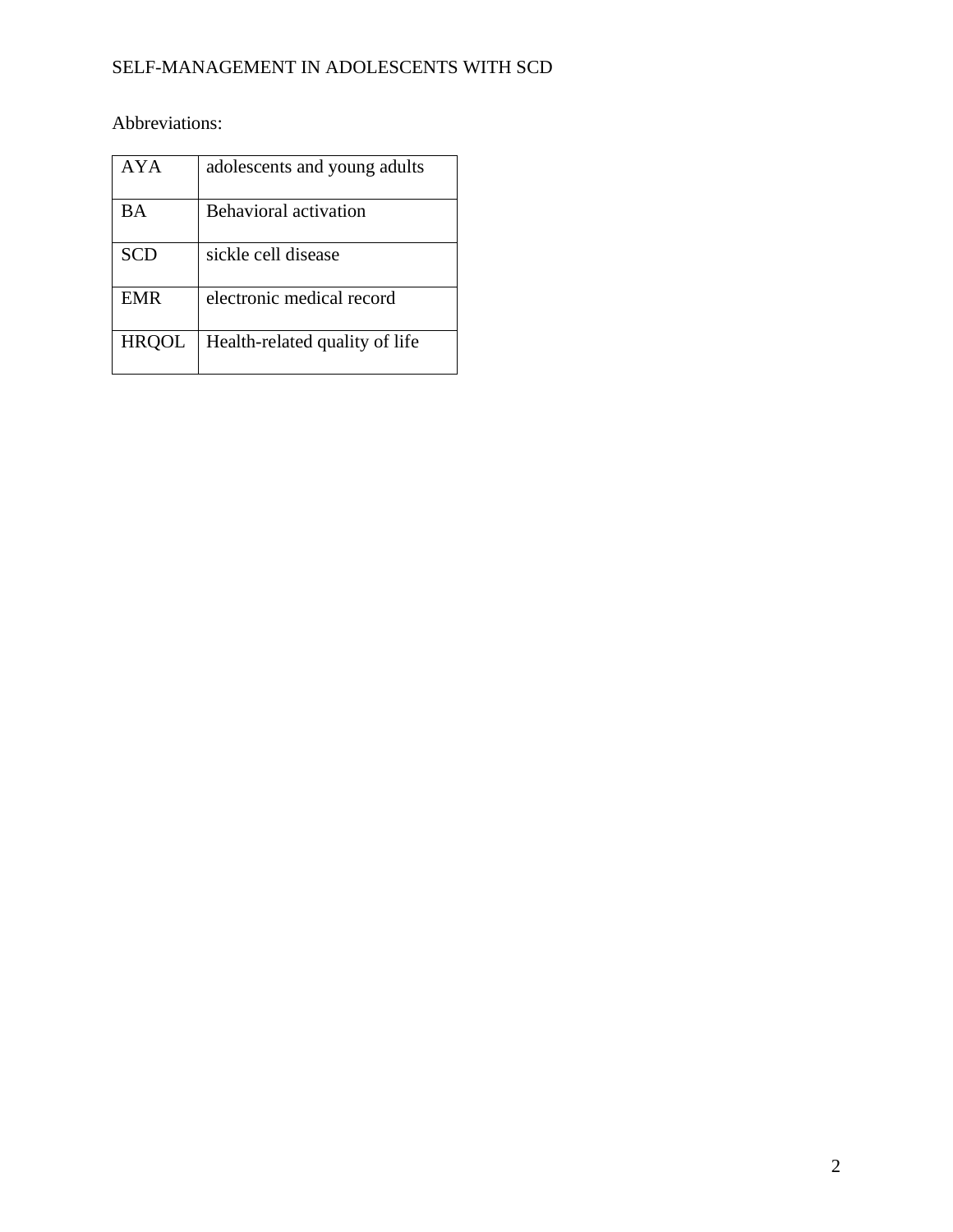#### **Abstract**

**Background:** Sickle cell disease (SCD) is associated with significant medical challenges that often worsen in adolescence when caregivers are beginning to transfer responsibility for disease management. Behavioral activation (BA) is an important precedent to improvements in selfmanagement and ultimately health outcomes; however, few interventions targeting BA have been developed for the SCD population. The goal of the present study was to evaluate a technology-enhanced self-management intervention for adolescents and young adults (AYA) with SCD targeting BA domains (i.e., disease knowledge, self-efficacy, motivation, and selfmanagement skills). **Design/Methods:** Participants were randomized to one of two study arms. SCThrive participants (*N*=26) completed six weekly group sessions, an in-person booster session, and used a companion app (iManage) to record symptoms, progress on goals, and connect with other group members. Each SCHealthEd participant (*N*=27) received six weekly phone calls on SCD-related and general health education topics. All AYAs completed questionnaires assessing BA at baseline and post-treatment. **Results:** Separate mixed ANOVA analyses to assess for the effects of group (SCThrive/SCHealthEd), time (baseline/posttreatment), and group x time interaction indicated that there was a clinically meaningful improvement (8-point change) in self-efficacy, with a medium effect size,  $p = .09$ ,  $\eta_2 = .06$ , and there was statistically significant improvement in one self-management skill (tracking health), *p* = .001, *d* = .71, among SCThrive participants. **Conclusions:** The results support the potential for a self-management intervention to improve self-efficacy in AYA with SCD. Healthcare providers are encouraged to target BA skills to support self-management of AYA with SCD.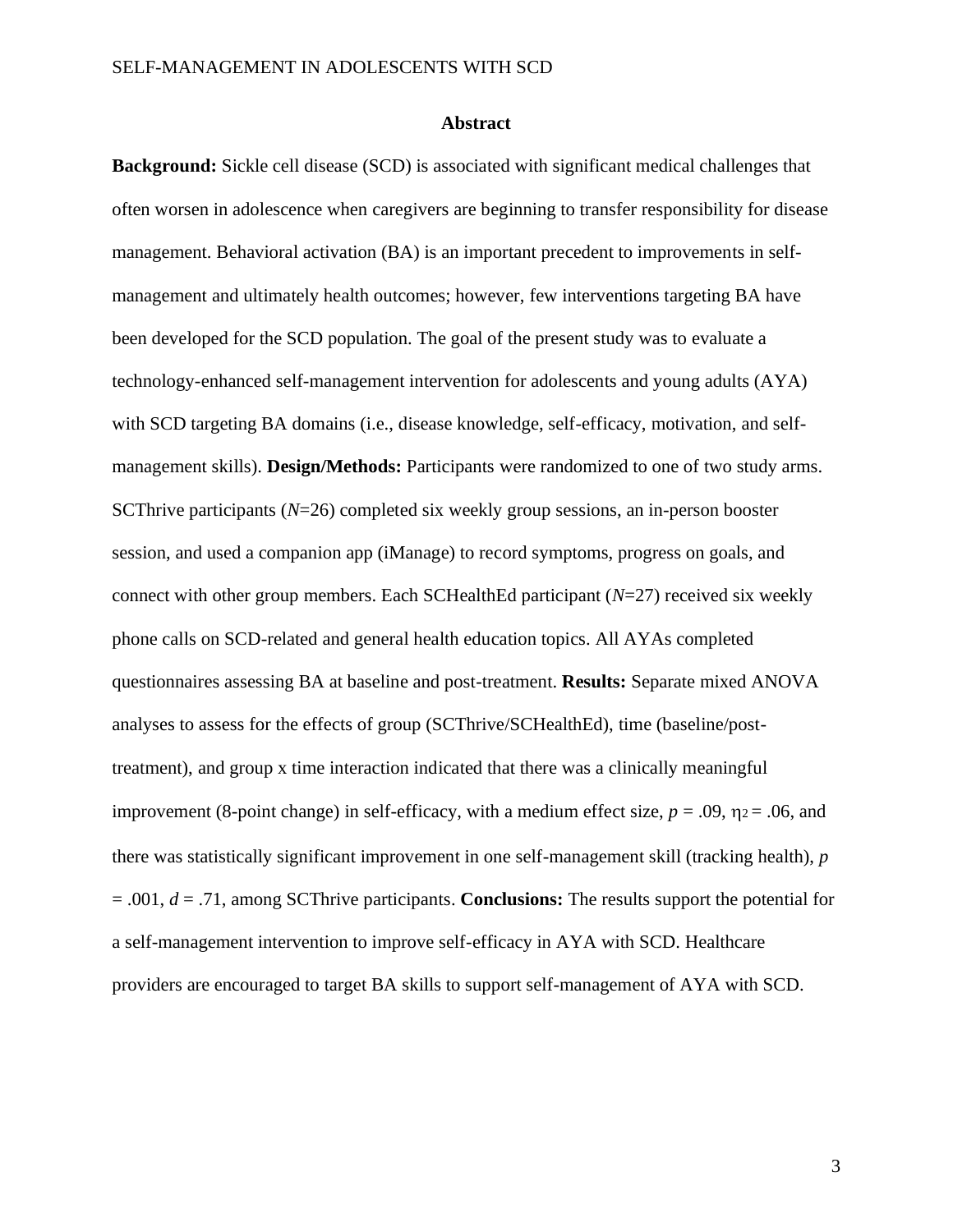Sickle cell disease (SCD) is associated with significant medical challenges that often worsen in adolescence when caregivers are beginning to transfer responsibility for disease management. SCD primarily affects African-American and Hispanic/Latino youth in the United States and has its first health impact in infancy.<sup>1</sup> Complications including organ damage2, neurocognitive deficits,3,4 acute pain and chronic pain,5,6 and risk for early mortality accelerate in adolescence.<sup>7</sup> Moreover, studies confirm that adolescents and young adults (AYA) with SCD are at increased risk for depression and anxiety, delays in social functioning, and impairments in quality of life.8-10

Self-management is defined as "the interaction of health behaviors and related processes that patients and families engage in to care for a chronic condition."<sup>11</sup> Poor self-management by adolescents and young adults (AYA) with SCD (e.g. ignoring a fever, missing clinic appointments, poor adherence to medications) may precipitate health complications that require urgent and costly treatments. In fact, rates of healthcare utilization are highest among this age group.<sup>12</sup> Successful management of SCD requires use of problem solving and positive disease management skills.<sup>13</sup> Yet, data suggest that AYA with SCD often lack the necessary skills and confidence needed to effectively manage their disease.14,15 Moreover, Abel, Cho, Chadwick-Mansker, D'Souza, Housten, King <sup>16</sup> found that adolescents with SCD reported needing practice in health care and independent living skills to effectively manage their health as an adult.

Studies in other chronic conditions suggest that behavioral activation (BA) precedes improvements in self-management skills.<sup>17</sup> Being activated means that the individual has the knowledge, self-efficacy (confidence), and motivation to develop skills to manage their chronic health condition.<sup>17</sup> High levels of BA are associated with positive health outcomes.18-20 Studies of adolescents with SCD have shown that those with higher levels of disease knowledge reported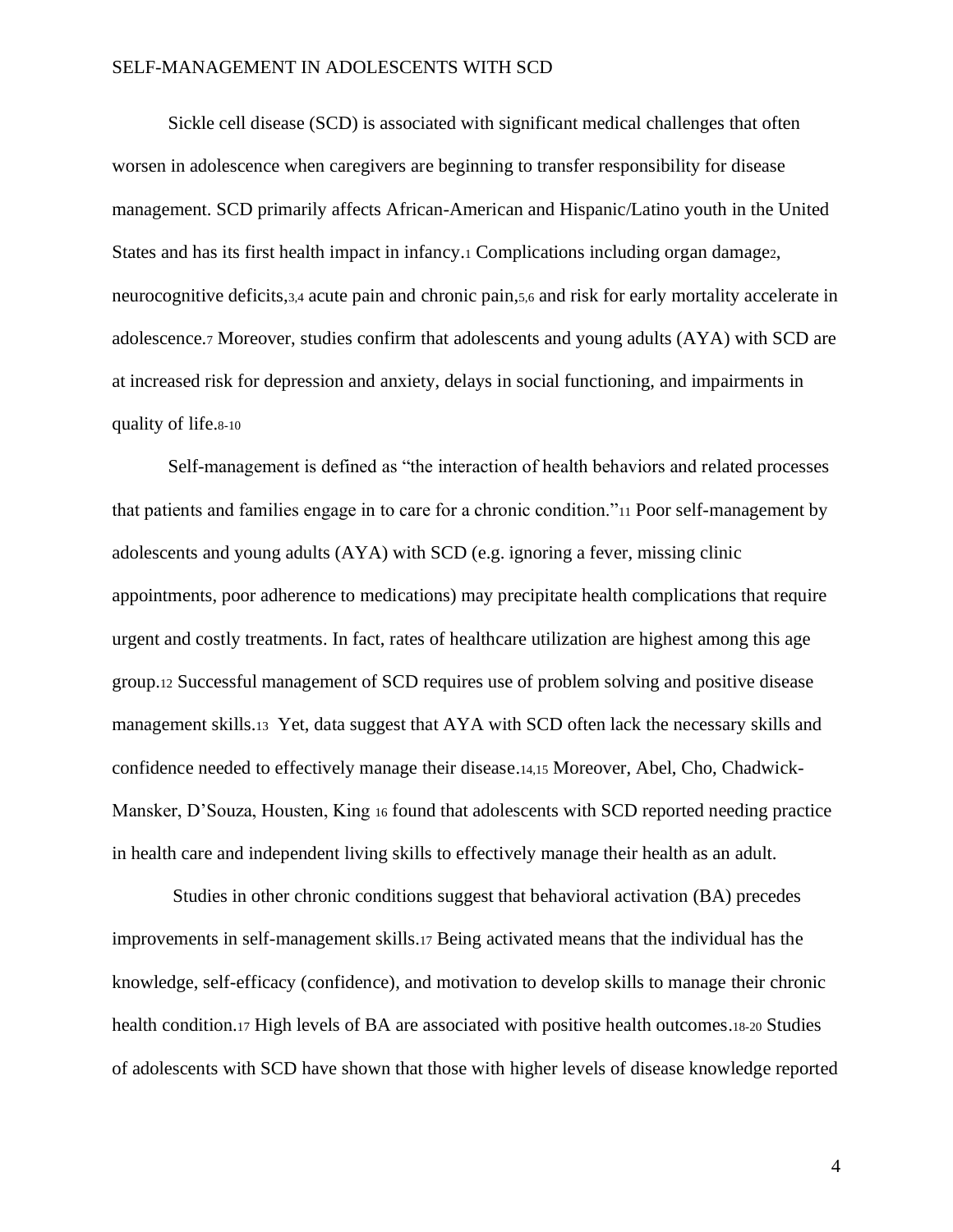fewer psychological symptoms and increased confidence in self-management.<sup>21</sup> Additionally, low self-efficacy was associated with adverse physical and psychological symptoms,22-26 whereas high self-efficacy was associated with positive health outcomes during transition.27 For young adults with SCD, studies have found an association between negative attitudes about transitioning or self-management and poor disease outcomes.28-30 The reverse has also been demonstrated as higher levels of motivation for transitioning or self-management have been associated with higher HRQL.<sup>31</sup>

Although several SCD-specific self-management interventions have been developed and evaluated, 32-38 the direct association between the larger construct of BA and health outcomes is understudied. Further, interventions must incorporate the social context (e.g., connection with peers) and capitalize on newer technologies to motivate AYAs with SCD in sustainable health behavior change. These factors are important for ensuring AYA with SCD get the support needed to develop the specific health behaviors and make the lifestyle changes necessary to manage SCD. Thus, the current study describes the efficacy of an SCD-self-management intervention (SCThrive) relative to an attention control condition (SCHealthEd) on BA components and health outcomes.

A detailed description of the SCThrive intervention can be found in Crosby et al. (under review). Briefly, SCThrive consists of group sessions during which facilitators use established cognitive behavioral, motivational interviewing, and social skills strategies to target BA components. SCThrive also used unique components to enhance the developmental and cultural sensitivity of the intervention including incorporation of culturally relevant materials (e.g., selfmanagement app co-designed by AYA with SCD39) and newer technologies (e.g., video chat platform). SCHealthEd consisted of weekly 15-20 minute individual phone calls on educational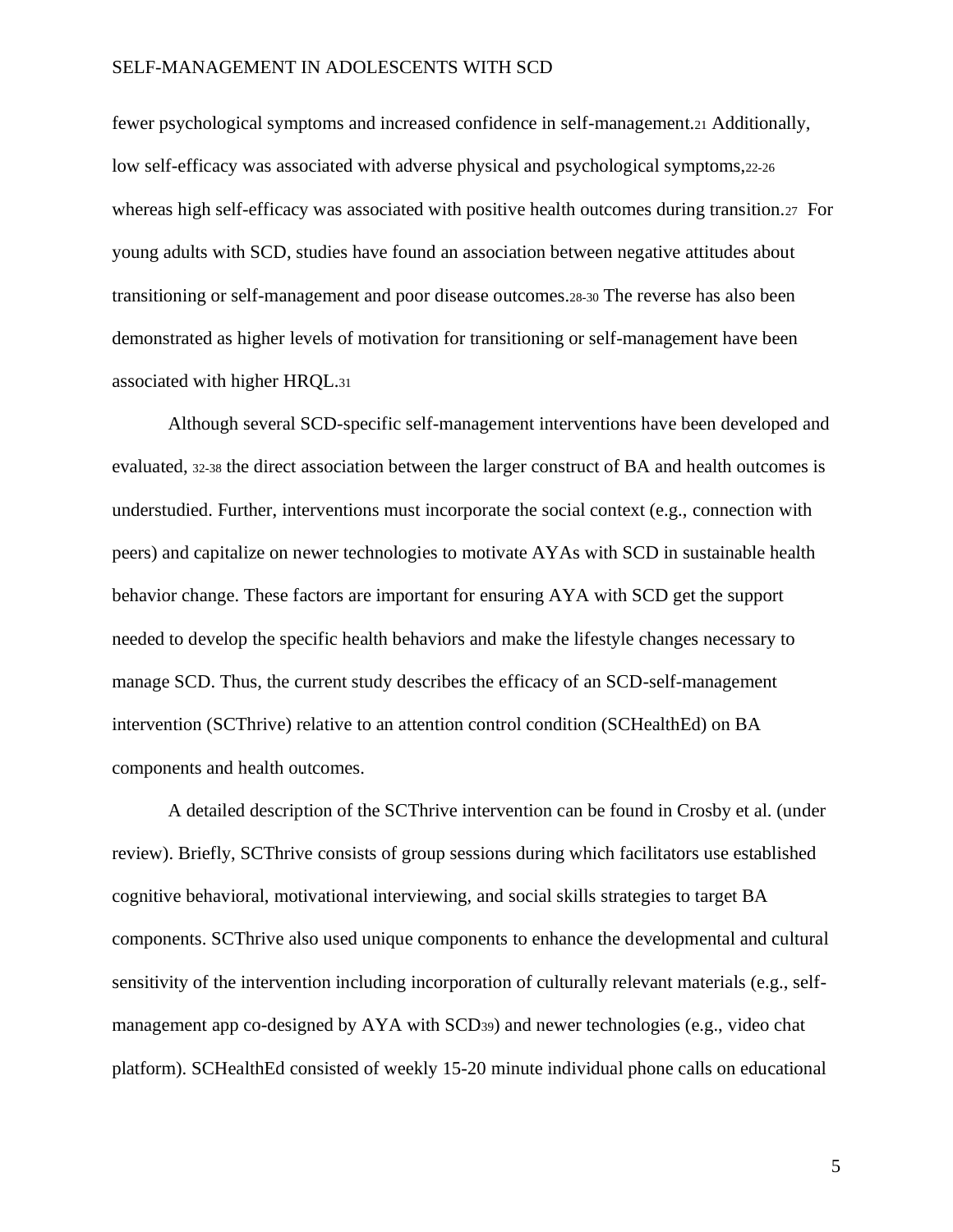topics including SCD, complications, treatments, healthy living and navigating health insurance. The goal of this study was to examine the impact of SCThrive on BA components, specifically disease knowledge, self-efficacy, health motivation and self-management skills. We hypothesized that SCThrive participants would demonstrate clinically significant improvements in these BA components post-intervention in comparison to SCHealthEd participants.

### **Materials and Methods**

#### **Participants**

Participants were eligible for the study if they met the following criteria: 1) patient of Cincinnati Children's SCD Clinic; 2) confirmed diagnosis of SCD with SS, SB0Thal, SB+Thal, SD, or SC genotype; 3) 13-21 years of age; and 4) on or eligible for disease-modifying therapies (e.g., hydroxyurea, chronic transfusions). AYA were excluded if they: 1) had another chronic disease that would complicate measurement of BA (e.g., depression; n=1); 2) were non-Englishspeaking as all sessions were conducted in English; or 3) had a cognitive or psychiatric disorder that the physician or study facilitators believed would impair study participation (n=4). Patients who desired participation but were not eligible were referred to the SCD Clinic social worker for assistance with self-management skills.

#### **Procedure**

Eligible AYAs were identified through the electronic medical record (EMR). Those meeting entry criteria were sent a letter and flyer or approached during a clinic visit. A trained clinical research coordinator (CRC) followed-up with a phone call for those not seen in person. After written informed consent/assent was obtained, AYAs and caregivers completed baseline measures. SCThrive consisted of six weekly scheduled group sessions lasting 90 minutes led by two facilitators (psychologists, psychology fellows, or psychology graduate students); three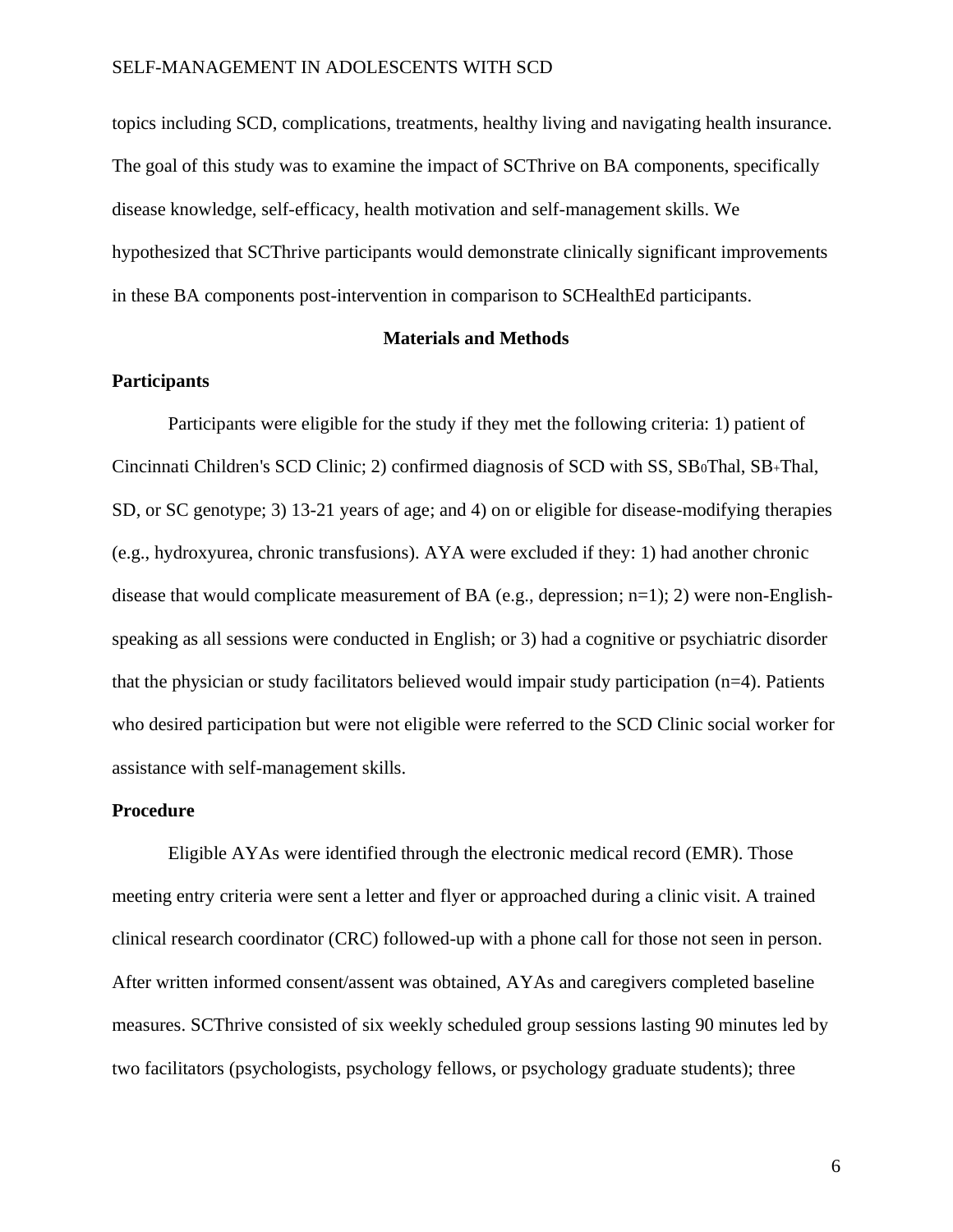sessions were held in-person in a conference room at the hospital, and the other three were held online via the HIPAA-compliant version of Zoom™, a group video chat program. An in-person booster session was held two weeks later at the hospital. Participants who missed a video chat session were permitted to watch a recording of the missed session. This was monitored by the CRC. To minimize participant burden, follow-up study visits were coordinated with clinic visits when possible (see Figure 2 for study timeline). To maximize attendance, the CRC provided reminders via phone call, text, or e-mail.

All SCThrive participants were provided with a companion app, (iManage) and an iPad. Participants were trained to use iManage to record progress on their self-management goals, daily pain and mood symptoms, message other participants in between sessions, and share picture stories about their week. SCThrive participants returned the iPad at the post-treatment assessment (see Table 1).

SCHealthED participants received six weekly 15 minute to 20 minute phone calls via Zoom (audio only) during which the facilitators reviewed SCD-related and general health education topics: Session 1: What is Sickle Cell Disease?; Session 2: It's in the Genes; Session 3: SCD Complications; Session 4: Treatments for SCD; Session 5: Healthy Living with SCD; and Session 6: Navigating Health Insurance. Participants also received a booster phone call two weeks later.

AYAs completed paper questionnaires assessing BA, quality of life, at baseline and posttreatment. Caregivers or  $AYAs \geq age 18$  completed demographic measures at baseline. Qualitative interviews conducted at follow-up for SCThrive participants to determine the clinically-significant components of the intervention (e.g. feasibility, acceptability, feedback) are reported in a separate manuscript (Crosby, et al., under review).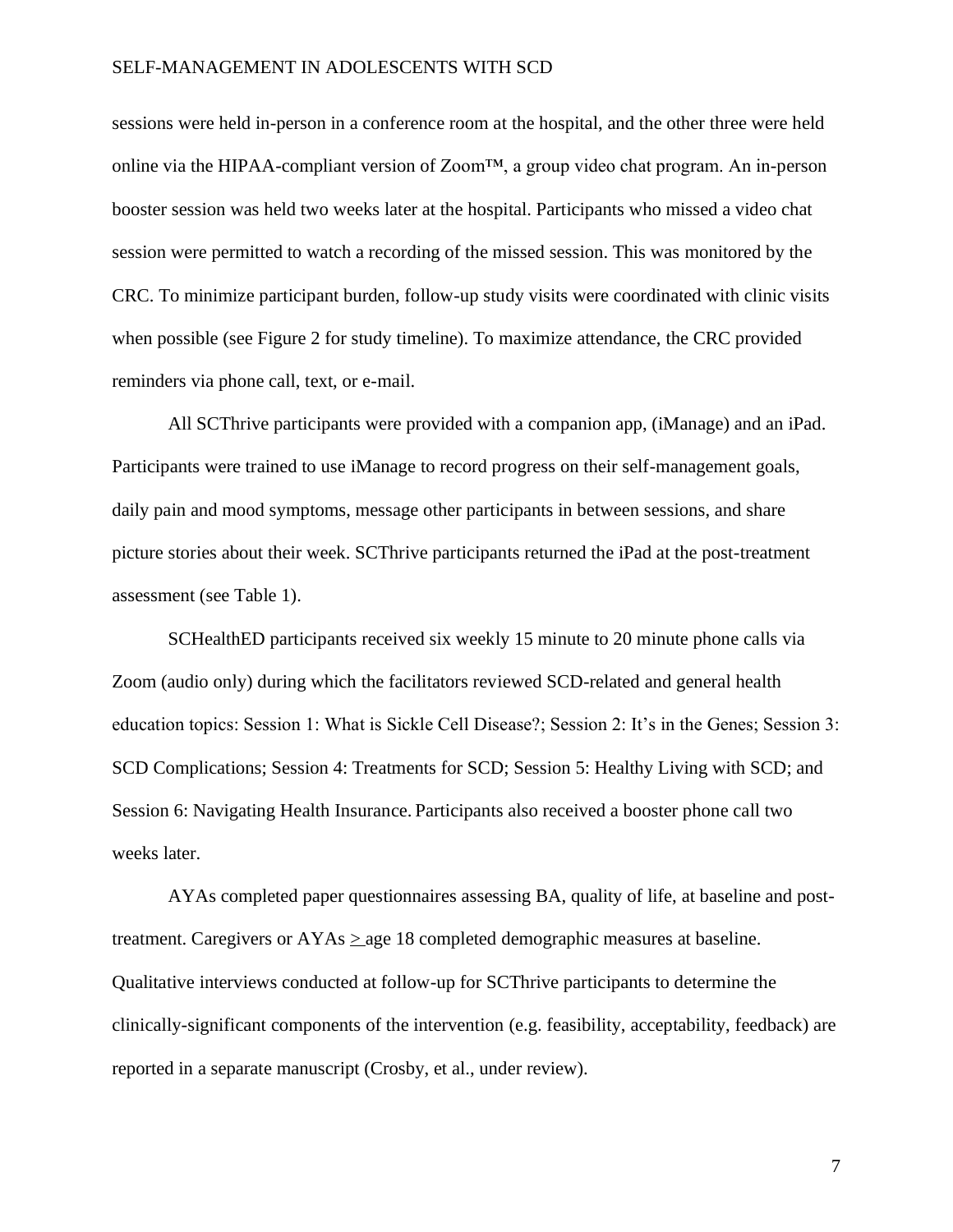### **Randomization**

After baseline assessment, the EMR was reviewed to determine disease severity (severe = history of acute chest syndrome, prior stroke or more than three vaso-occlusive episodes in the past 3 years; not severe = these complications are not present) which was based on criteria used in previous research<sub>40</sub> AYA were blocked on age  $(13-17/18-21)$  years) and disease severity (severe/not severe), and then randomized using computer-generated tables to one of the study arms (SCThrive or SCHealthEd) to ensure equal distribution across groups.

#### **Measures**

*Self-efficacy* was assessed using the Patient Activation Measure (PAM-13), 41 which has been used extensively in chronic-illness populations and includes 13 statements that measure perceived knowledge, skill, and confidence to manage one's health and health care. Items are rated on a 4-point Likert scale of  $1 =$  "Disagree Strongly" to  $3 =$  "Strongly Agree." Raw scores range from 13 to 52. To calculate the total PAM score, the raw score is divided by the number of items answered (except non-applicable items) and multiplied by 13. Then, this score is transformed to a scale with a theoretical range 0–100, based on calibration tables, with higher PAM scores indicating higher patient activation. This score was then divided into four levels of activation, which reflect developmental progression from being passive with regard to one's health to being proactive: Level 1 (score of  $0.0 - 47.0$ ), Level  $2(47.1 - 55.1)$ , Level  $3(55.2 -$ 72.4), and Level 4 (72.5 – 100) (see Figure 2 for descriptions of the levels of activation).

*Self-management skills* were assessed in two ways: 1) The Transition Readiness Assessment Questionnaire (TRAQ-5), <sup>42</sup> a well-validated 20-item questionnaire that measures the skills needed to manage a chronic condition independently. Items are rated on a 5-point Likert scale of  $1 = "No, I$  do not know how" to  $5 = "Yes, I$  always do this when I need to" and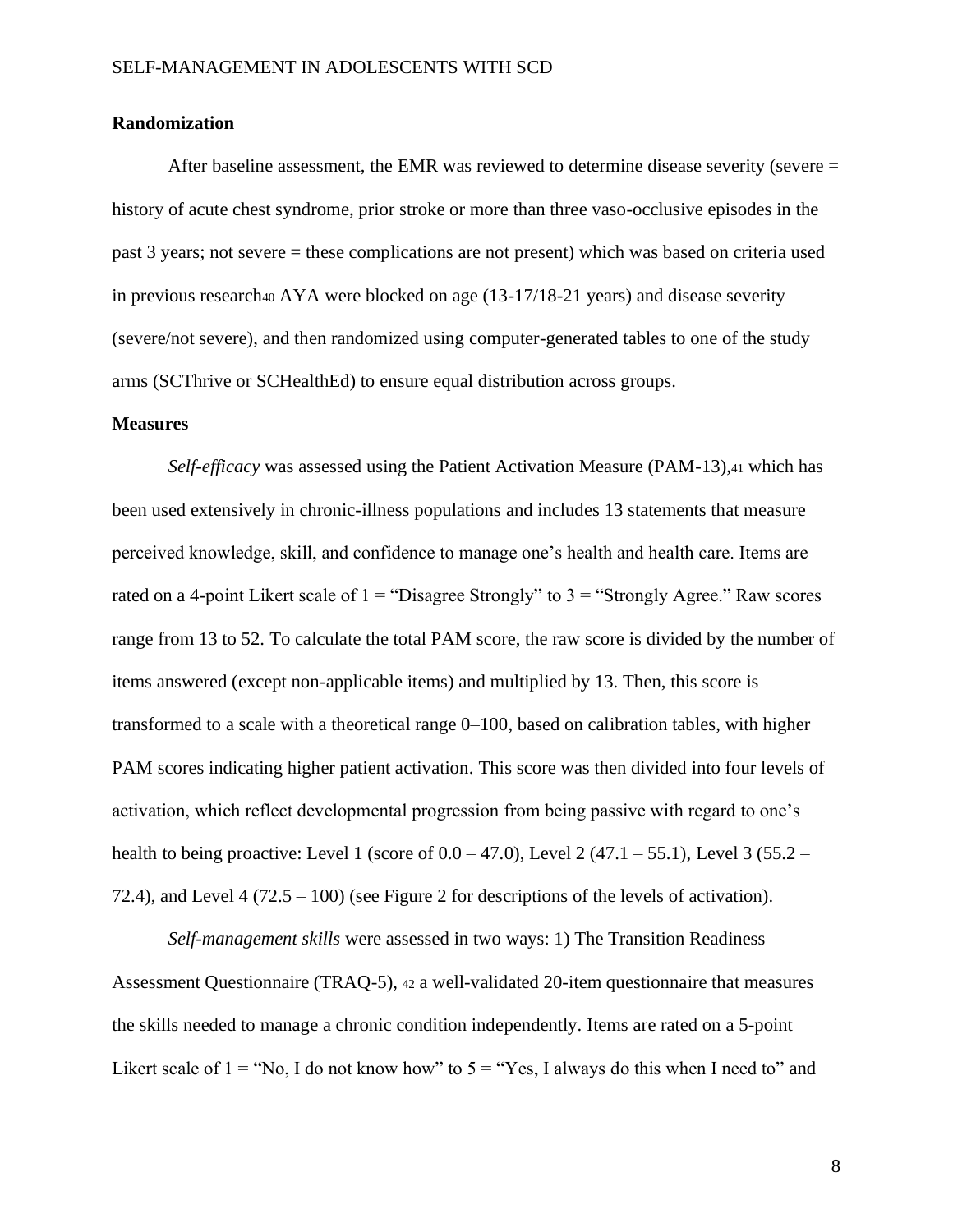divided into 5 subscales: Managing Medication, Appointment Keeping, Tracking Health Issues, Talking with Providers, and Managing Daily Activities. Overall and subscale scores are calculated by averaging the scores of answered items. 2) The UNC TRxANSITION Scale, an interview administered by trained independent evaluators (psychology graduate students) to measure the skills of youth with chronic conditions.<sup>43</sup> Data were only available for 16 participants who returned at follow-up. For the present study, we administered 6 of the 10 possible subscales: Type of Chronic Health Condition, Medications, Adherence, Nutrition, Self-Management Skills, and New Health Care Providers. Each sub-scale is given a score of 0, 0.5 or 1.0, with a maximum possible score of 10. Total and subscale scores were divided by the number of applicable questions in each section to obtain a proportion score that was used in analyses.

*SCD Knowledge* was assessed via a 25-item disease-specific knowledge questionnaire about SCD pathophysiology, complications, treatments, and self-management (pain management, hydration) developed by the Children's Hospital of Philadelphia and reported in a previous study.<sup>44</sup> A total score was computed based on the number of correct items.

*Health Motivation* was assessed using the Treatment Self-Regulation Questionnaire (TSRQ), which is a 15-item questionnaire that measures the degree to which motivation is autonomous or self-determined.<sup>45</sup> The TSRQ has 3 subscales that assess autonomous motivation, externally controlled motivation, and amotivation (i.e., lack of motivation); however, the amotivation subscale has been used in so few studies we did not include it in our analyses. AYA rated questions about engaging in or changing a health behavior related to SCD using a 7-point Likert scale ranging from 1 (not at all true) to 7 (very true). Items on the autonomous motivation and externally controlled subscales were averaged to create separate scores and the averages were summed to compute a relative autonomous motivation index.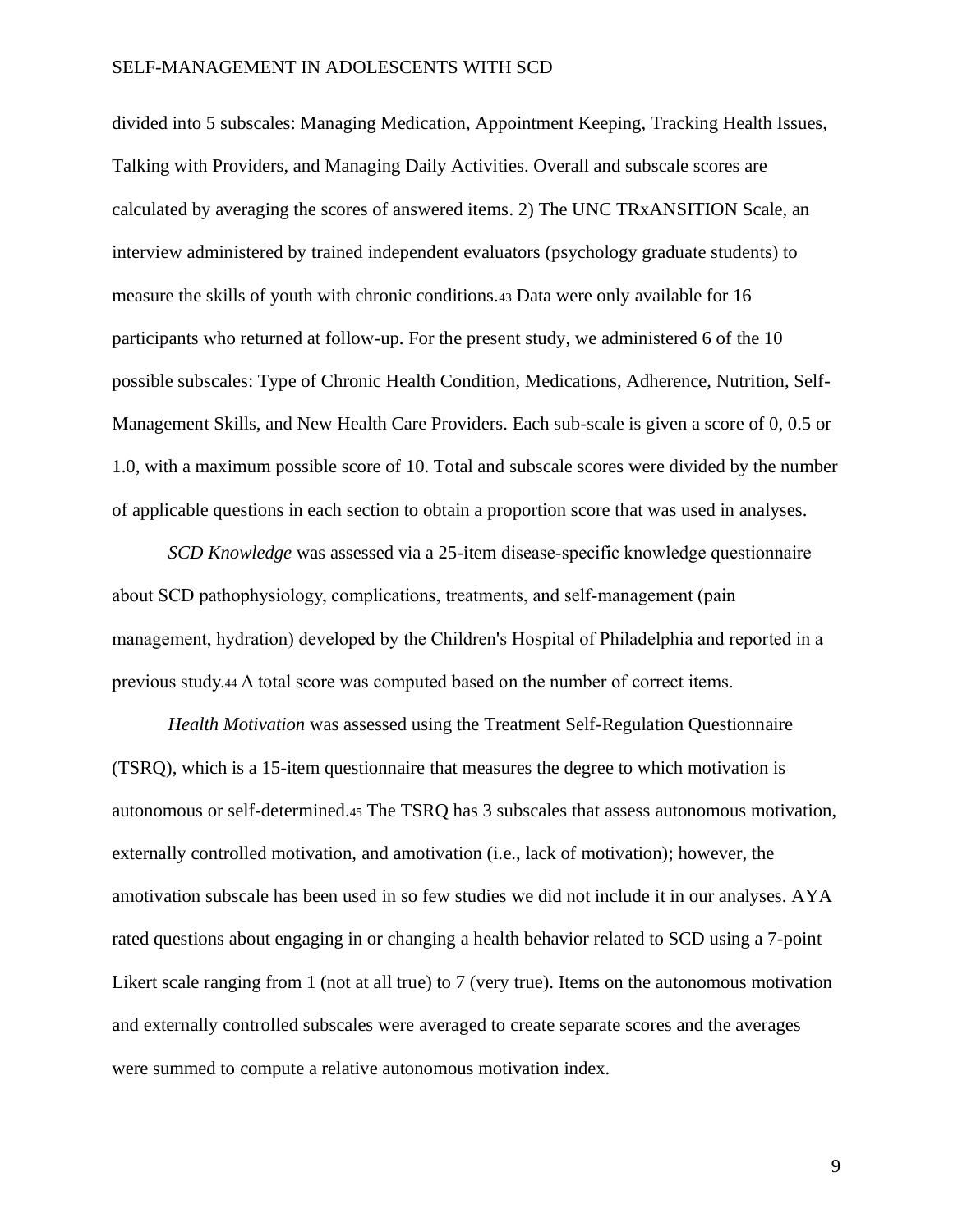*Health-related Quality of Life (HRQOL)*. Baseline group differences were assessed using the Pediatric Quality of Life Inventory Sickle Cell Disease Module (PedsQL), 40,46, a 43-item questionnaire with 9 dimensions (pain and hurt, pain impact, pain management and control, worry, emotions, treatment, and communication). The measure was scored consistent with the manual.

For the PAM-13, TRAQ-5, UNC TRxANSITION, TSRQ, and PEDSQL, Cronbach's alphas at baseline in the present study were greater than .85, demonstrating excellent internal consistency. Cronbach's alpha at baseline for the SCD Knowledge questionnaire was .75.

#### **Data Analysis Plan**

All analyses were conducted using the R statistical package.<sup>47</sup> Outliers were examined and kept in final analyses if they were not a result of researcher error. No participant data was removed from analyses using this procedure. Preliminary analyses used independent samples ttests and Chi-squared tests to assess for differences between SCThrive and SCHealthEd groups at baseline. Covariates of age, treatment type, and HRQOL were initially examined, but they did not significantly explain variance for any outcome measure; thus, they were not included in final analyses. We conducted separate mixed ANOVA analyses to assess for the effects of group (SCThrive/SCHealthEd), time (baseline/post-treatment), and group x time interaction for the PAM-13, TRAQ-5, and TSRQ. Power analyses were calculated on the PAM-13, our primary outcome measure. Analyses were conducted using the internal Monte Carlo simulation capabilities of Mplus (Version 1.20). Based on the effect size obtained from published pilot data, we expected the change in baseline/posttreatment Behavioral Activation for the SCThrive intervention group to be  $\eta$ <sup>2</sup> = .14 (large effect). Based on these assumptions, the desired sample size was 54 participants ( $N = 27$  per group) to achieve power of .80.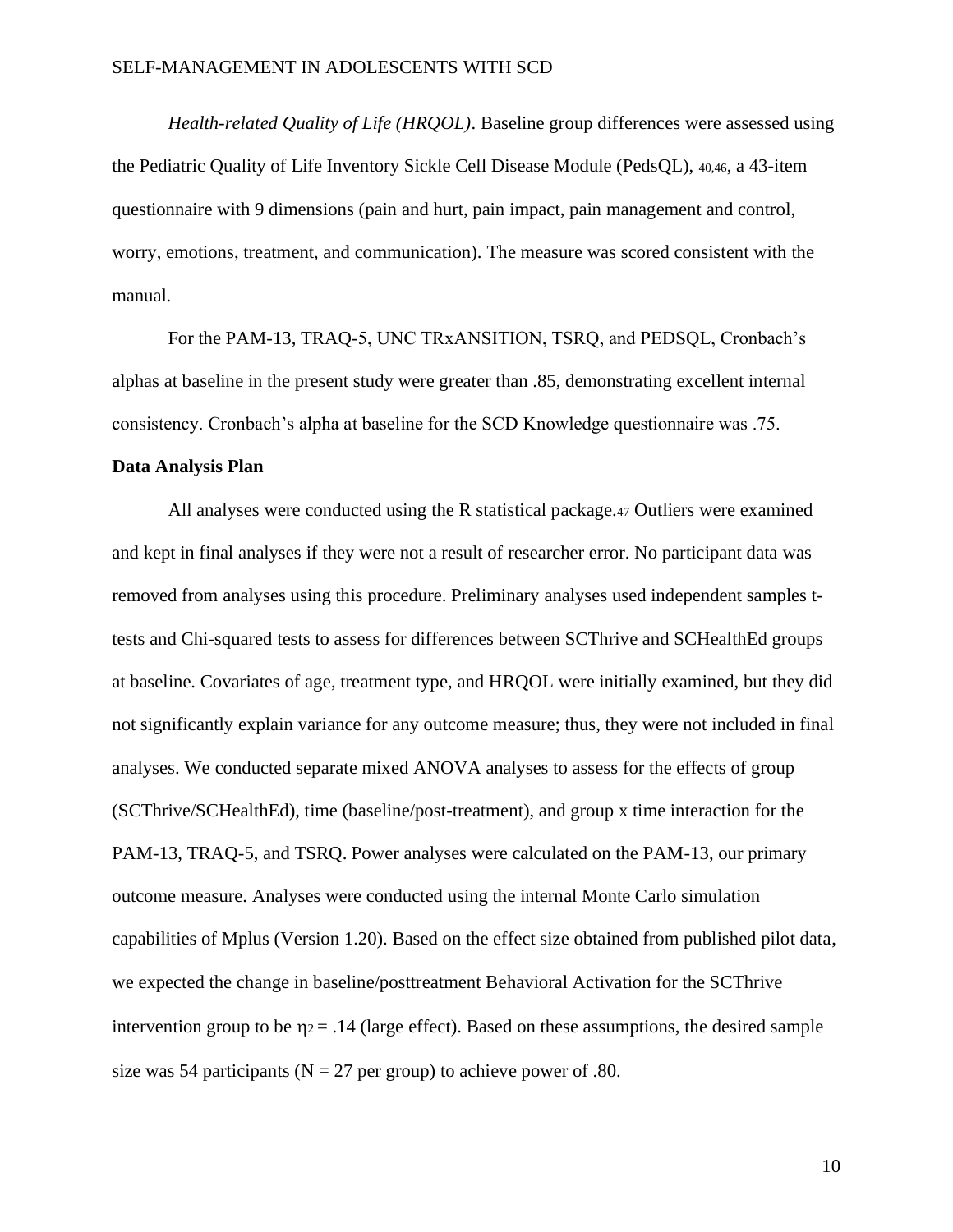Paired samples t-tests with Cohen's d as the measure of effect size were conducted to assess for change in scores on the UNC TRxANSITION Scale (baseline-to-posttreatment) for just the SCThrive intervention group, as data were only available for 6 AYA in the SCHealthEd group posttreatment. Ordinal logistic regression analyses were conducted to assess change in items on the Health Motivation Questionnaire.

Post hoc tests used Holm adjustments to control for Type 1 error. Effect sizes (partial etasquared;  $\eta$ <sup>2</sup>) were calculated for all effects.  $\eta$ <sup>2</sup> = .01, .06, and .14 represented small, medium, and large effect sizes, respectively. We determined statistical significance at an alpha level of  $p < .05$ two-tailed.

#### **Results**

#### **Sample Characteristics**

Eighty-two AYA with SCD were assessed for eligibility from the overall clinic sample. Baseline and posttreatment data were available for 26 AYA in the SCThrive intervention arm and 27 AYA in the SCHealthEd arm. However, only 6 of the 27 of SCHealthED participants completed the post-treatment interview. The participant flowchart (CONSORT diagram) is presented in Figure 1.

A detailed description of AYA characteristics is provided in Table 2. AYA were on average 16 years of age, all identified as African American/Black and the sample was split fairly evenly between males and females. AYA in the SCThrive intervention and SCHealthEd groups did not differ significantly at baseline on any demographic or medical variables, including age, race, gender, genotype, hospitalizations, emergency room visits for pain, stroke status, pain, acute chest syndrome history  $p > 0.05$  in all instances. With regard to HRQOL, AYA in the SCThrive intervention group had significantly higher scores than the SCHealthEd group,  $t(32) =$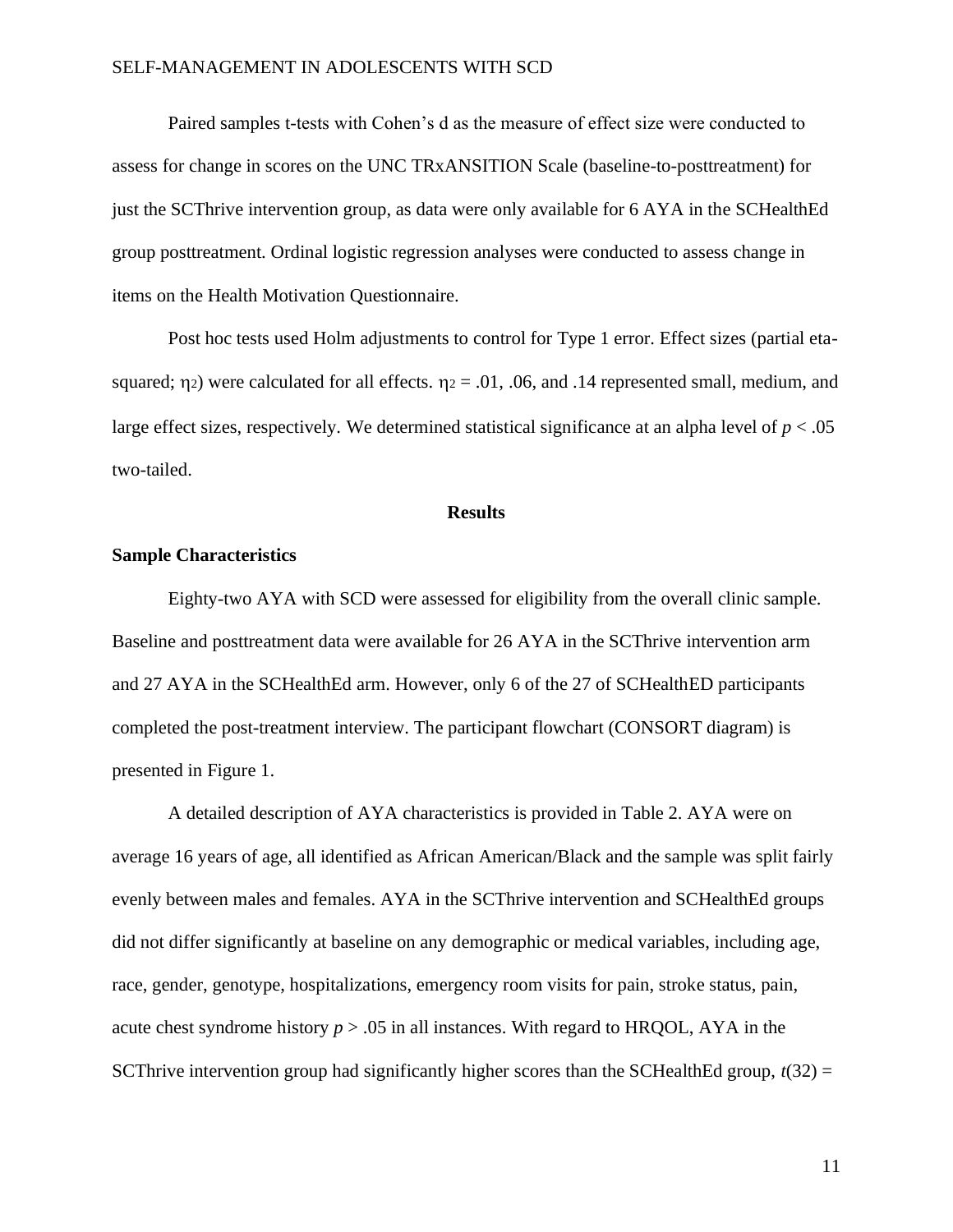2.9,  $p = .01$ ,  $d = .98$ . However, data on HRQOL were only available for 19 participants in the SCThrive intervention and 16 participants in the SCHealthEd group.

#### **Self-Efficacy**

ANOVA analyses indicated that self-efficacy or patient activation (PAM-13) increased from baseline to posttreatment for AYA who received the SCThrive intervention compared to AYA who received SCHealthEd. This 8-point change in activation, however, only trended towards significance, but with a medium effect size,  $p = .09$ ,  $\eta_2 = .06$  (see Table 3). With regard to activation levels, at baseline, 26 AYA who received the SCThrive intervention, 3 (11.5%) were at Level 1, 1 (3.8%) was at Level 2, 13 (50%) were at Level 3, and 9 (34.6 %) were at Level 4. Post SCThrive intervention no AYA were at Level 1, only 2 (7.7%) were at Level 2, 9 (34.6%) were at Level 3, and 15 (57.7 %) were at Level 4. In contrast, AYA who received SCHealthEd demonstrated little change, with only 1 AYA moving to Level 3 and no change at Level 4. Differences in activation levels following the intervention and between the SCThrive and SCHealthEd were assessed using Chi-squared analyses, but none reached statistical significance,  $p > .05$  in all instances (see Figure 2).

### **Self-Management Skills**

There was not a significant change in overall self-management (as measured by the TRAQ-5) following the SCThrive intervention. Analyses of subscales on the TRAQ-5; however, did indicate change in one domain. AYA who received the SCThrive intervention significantly improved their ability to track health information compared to AYA who received SCHealthEd (see Table 3).

Data assessing transition readiness (UNC TRxANSITION Scale) were available for only AYA who received SCThrive ( $N = 16$ ). Overall scores on the scale did not differ significantly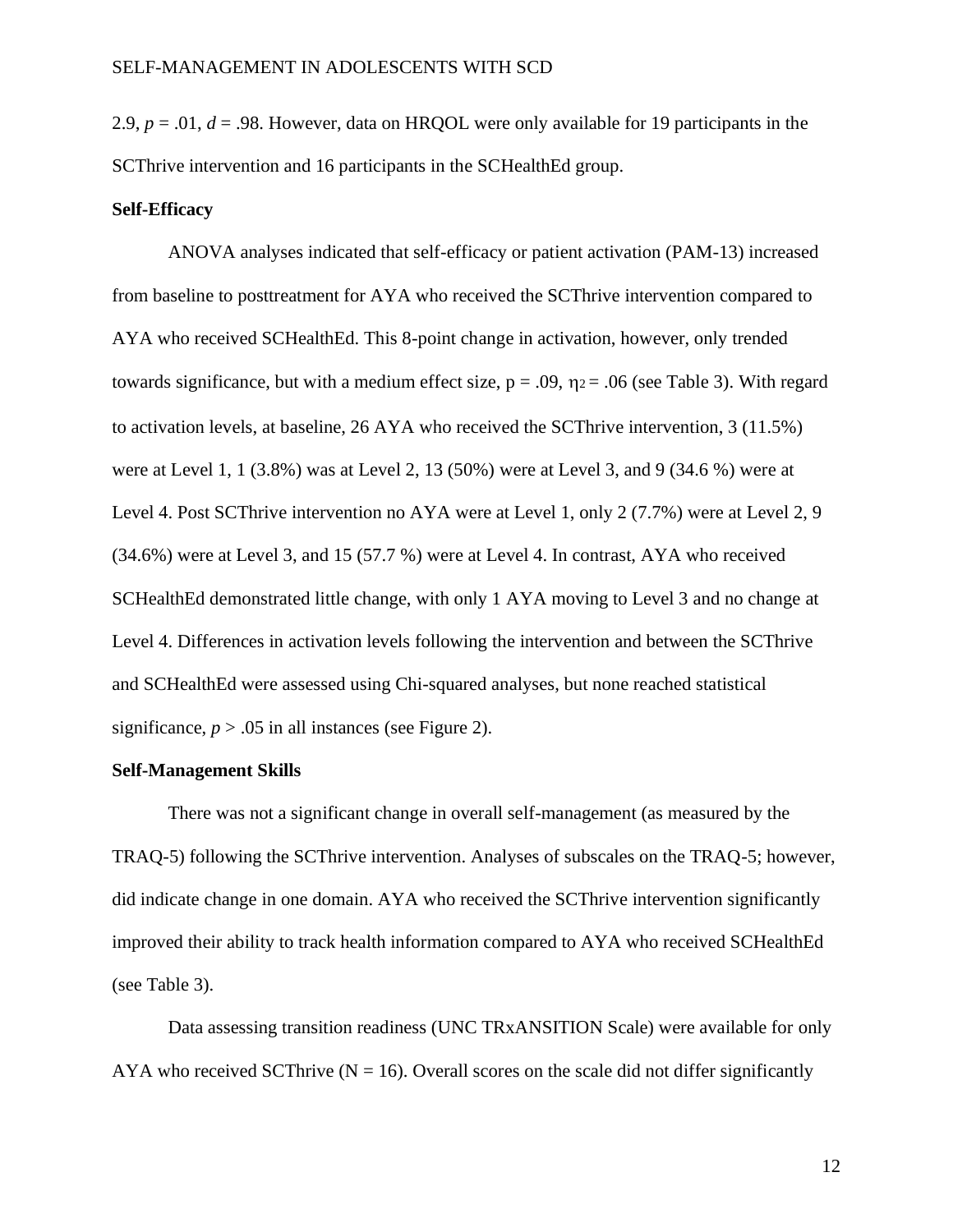following intervention; however, individual subscales provided additional information.

Medications and Nutrition subscales did not significantly change for AYA following the intervention. Adherence significantly declined following the intervention  $t(15) = 2.67$ , p = .02, d = .74 (see Figure 3). In contrast, the Chronic Health *t*(15) = -3.17, p = .006, d = .79, Self-Management  $t(15) = -2.84$ ,  $p = .001$ ,  $d = .71$ , and Health Providers  $t(15) = -2.33$ ,  $p = .04$ ,  $d = .58$ scales significantly improved following the intervention.

#### **SCD Knowledge**

ANOVA analyses revealed that SCD Knowledge significantly increased from baseline for SCHealthEd ( $M = 19.52$ ,  $SD = 2.99$ , range = 14 to 25) and SCThrive participants ( $M = 19.65$ ,  $SD = 3.51$ , range = 9 to 24) compared to posttreatment for SCHealthEd (M = 20.24, SD = 3.41, range = 11 to 24) and SCThrive participants ( $M = 19.96$ ,  $SD = 4.72$ , range = 7 to 25),  $F(3, 102)$  $= 588.2$ , p < .001,  $\eta_{p2} = .95$ . However, there was no significant main effect of group or a group x time interaction,  $p > .05$ .

#### **Health Motivation**

Motivation for maintaining behaviors was similar for the SCThrive intervention and SCHealthEd groups. The autonomous and externally controlled motivation subscales and the overall relative autonomous motivation index on the TSRQ did not significantly differ between groups, from baseline to posttreatment and there was not a group by time interaction, *ps* > .05 in all instances.

#### **DISCUSSION**

BA is an important precedent to changes in self-management and ultimately health outcomes. We developed a self-management intervention targeting BA domains (SCThrive) for AYA with SCD. Our findings suggest that SCThrive led to clinically important changes in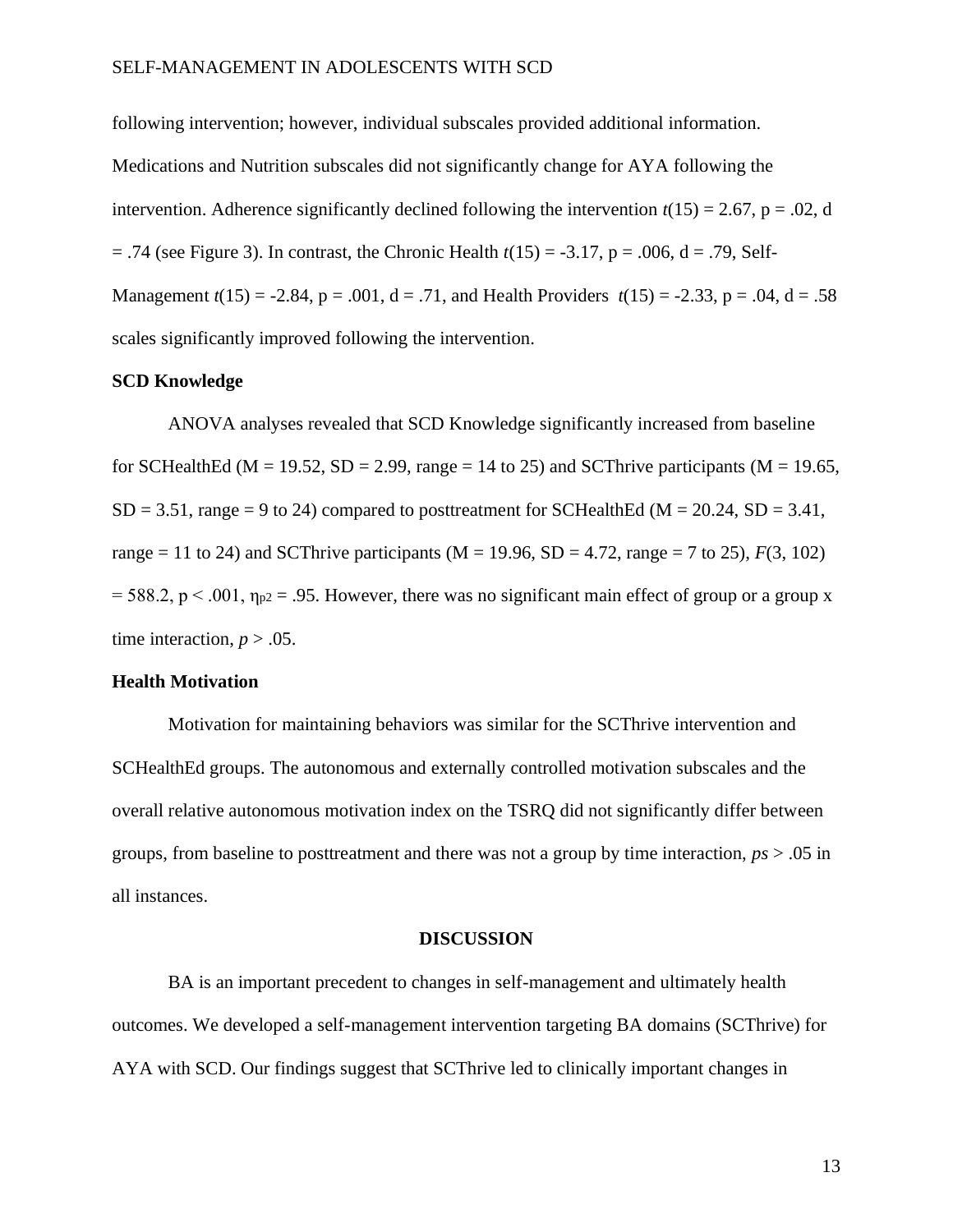patient activation/self-efficacy. Given that a 1-point change in PAM-13 score has been associated with 2 to 3% improvement in medication adherence and fewer inpatient admits,<sup>48</sup> the 8-point change found in this study equates to meaningful change. Further, a closer examination of activation levels showed that by the end of the SCThrive intervention, all but two AYA either felt confident that they could take action or that they were actively participating in their health care. The change was not statistically significant despite obtaining the power necessary to detect differences. This could be due to a number of factors including measure sensitivity, the strength of the intervention, and/or confounding factors.

There is emerging evidence that digital health interventions can improve selfmanagement outcomes for individuals with SCD.<sup>49</sup> SCThrive participants in this study consistently used the iManage app to track their symptoms, progress on goals, and communicate with other AYA. Given AYA report that the iManage app was beneficial (Crosby et al. under review), it is possible that the significant improvement in tracking health following SCThrive was influenced by use of the iManage app. Another contributor may have been the process of developing a weekly action plan that served to focus their attention on health symptoms, thereby building skills in this area. Future studies could determine the most effective intervention components.

Self-management skills are often measured solely by patient's reporting on their level of mastery of a specific skill (e.g., taking medications as prescribed). One of the strengths of the current study is a structured interview by an independent evaluator was also used. The passive nature of the self-report measure (TRAQ-5) could have resulted in some AYA overestimating their skills. In contrast, the UNC TRxANSITION Scale<sup>43</sup> required AYA to demonstrate their knowledge/skills. For example, adherence as measured by the UNC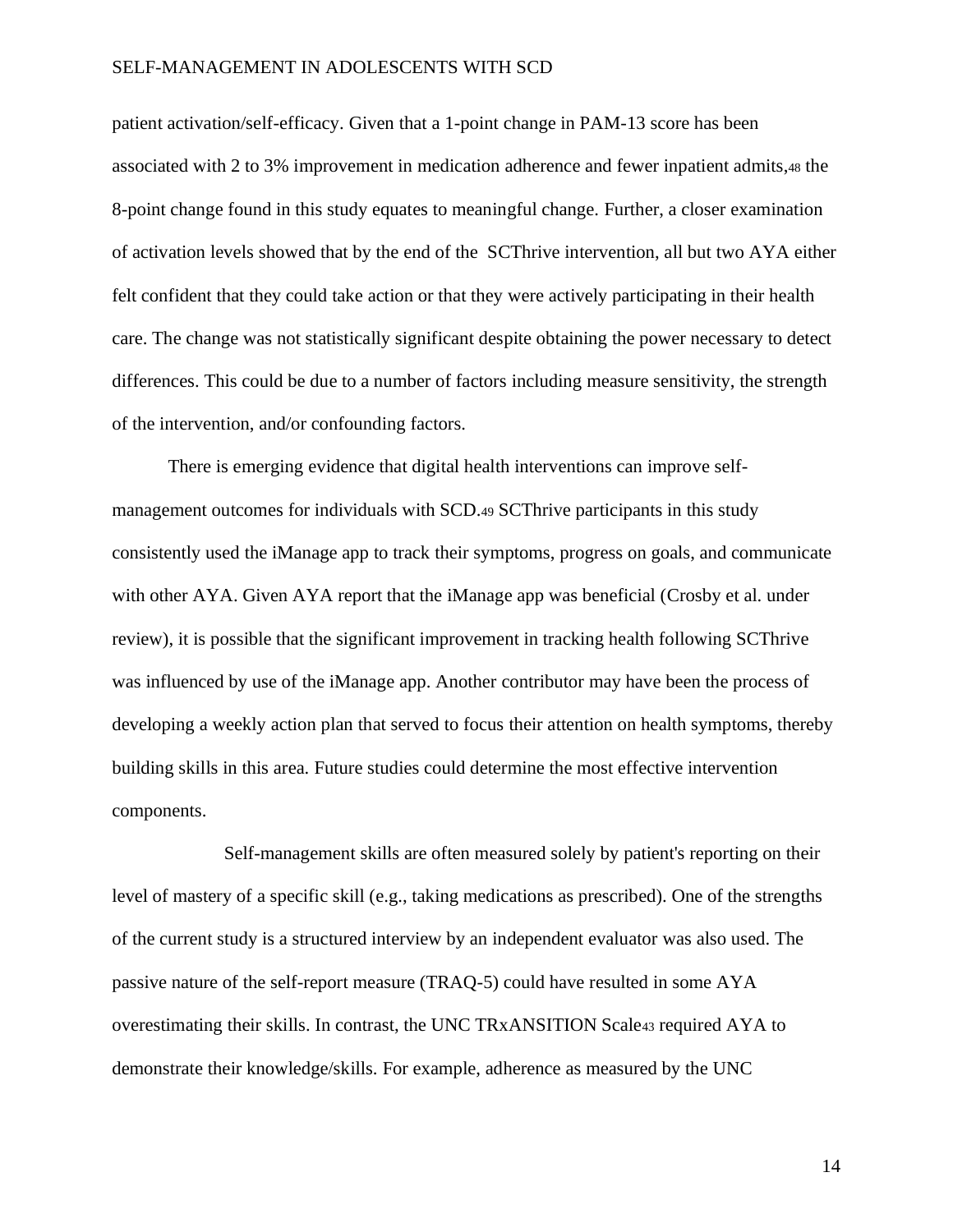TRXANSITION decreased from pre to post; however, it could be that participants overestimated their adherence prior to the intervention and had a more accurate perception of their medication adherence once they began tracking it via action plans or iManage. Alternatively, the interview format may have been anxiety-provoking for some AYA and could have interfered with their ability to recall information. Hence, using both types of measures may be the best option in future studies.

Additionally, given that AYA with SCD often experience cognitive deficits, particularly related to executive function,<sup>3</sup> it is possible that our participants may have less insight into their behavior. In future studies, cognitive testing would need to occur along with assessment of selfmanagement skills to provide more clarity. It is notable that SCHealthED participants failed to complete their post-treatment interview. Since the reasons for this are unclear, it will be important to identify and address barriers in future studies. The statistically significant changes found from pre to post in our small sample suggest that UNC TRXANSITION may be sensitive to change in this population, although additional studies are needed to confirm these findings.

Correct responses on the SCD Knowledge questionnaire were generally high at baseline (above 75%), but notably, only 43% of participants from either group knew that treating pain symptoms at home was their best option. In addition, only 34% of participants answered that penicillin is used to decrease infection rather than as a treatment for pain (51%). Although scores were high at baseline, they still improved posttreatment; however, there were no differences between the intervention and attentional control groups. Our results suggest that review of SCDrelated and general health education topics can improve knowledge, even when knowledge levels are generally high.

#### **Limitations**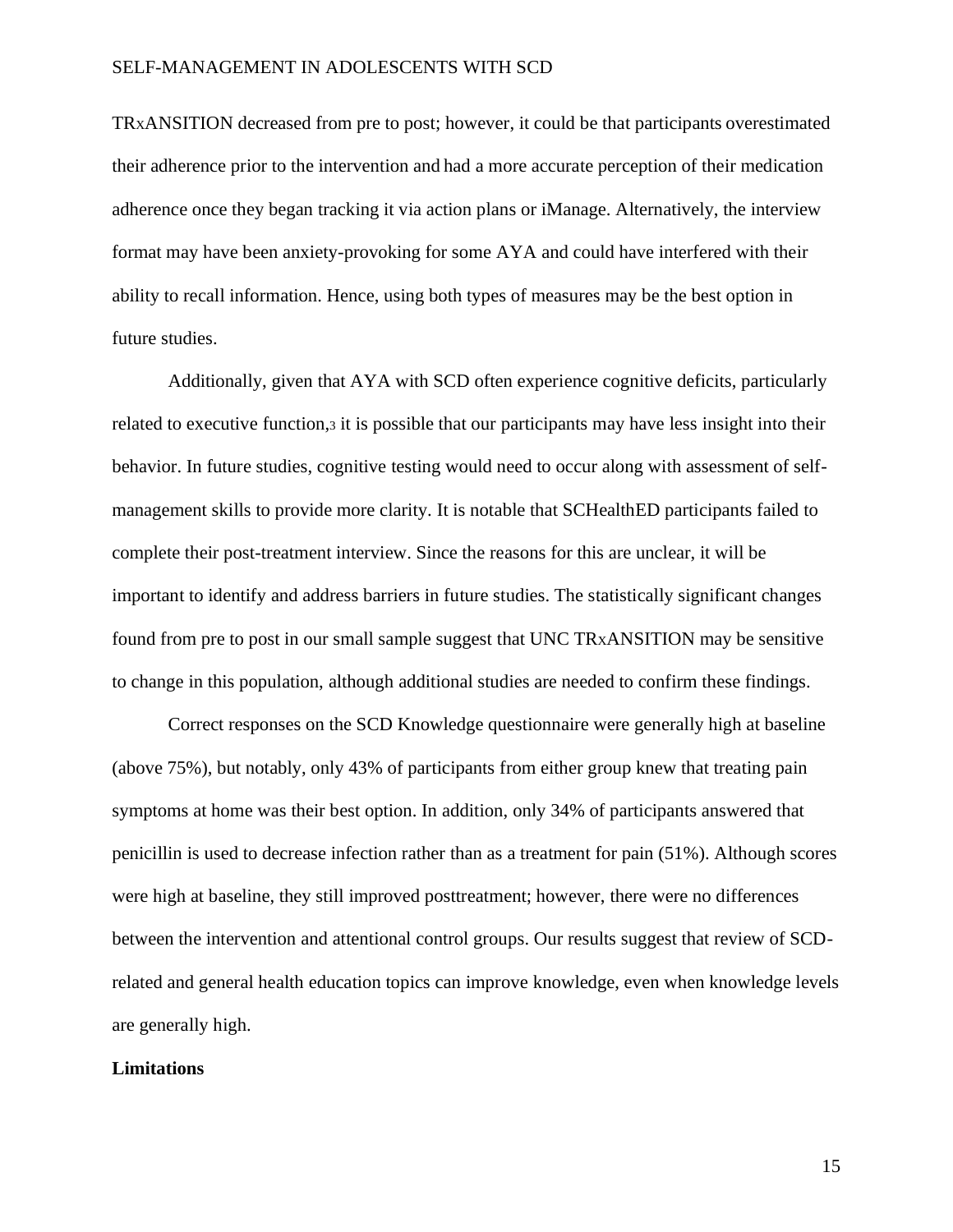Regarding our study design, the intervention contained multiple components, the influence of specific components are not known. Isolating the most useful intervention components (e.g., action plans, iManage) would be important for future work, but would require a much larger sample and likely a factorial design. Similarly, the SCHealthEd group received phone calls; therefore, it is not clear if in-person sessions would have been more efficacious. Further, our study ended after 3 months. It is possible that substantive changes in AYA behavior require longer than 8-12 weeks, and short-term changes may not be sustained.

This study was conducted at a single SCD center in the Midwest, and the cohort may not be representative of the larger SCD population and the sample size was small. There was also no examination of the impact on the intervention on clinical outcomes. Another limitation is the absence of post-intervention interviews in the SCHealthED group and only 16 interviews in the SCThrive intervention group, future research with a larger SCD cohort using this measure is needed to support our preliminary findings. Finally, some of the measures have not been normed for the SCD population (e.g. PAM-13, UNC TRxANSITION), but have been widely used across chronic conditions, and the PAM-13 has now shown good internal consistency in two studies.<sup>50</sup>

### **Conclusion**

In summary, we evaluated the impact of SCThrive, a group-based, technology-enhanced on disease knowledge, self-efficacy, motivation and self-management skills in AYA with SCD. Our preliminary results showed clinically significant improvement in patient activation or selfefficacy and statistically significant improvement in one self-management skill, tracking health, and supporting the potential of SCThrive to improve self-management in this population. These results support interventions that build AYA confidence/self-efficacy through practicing self-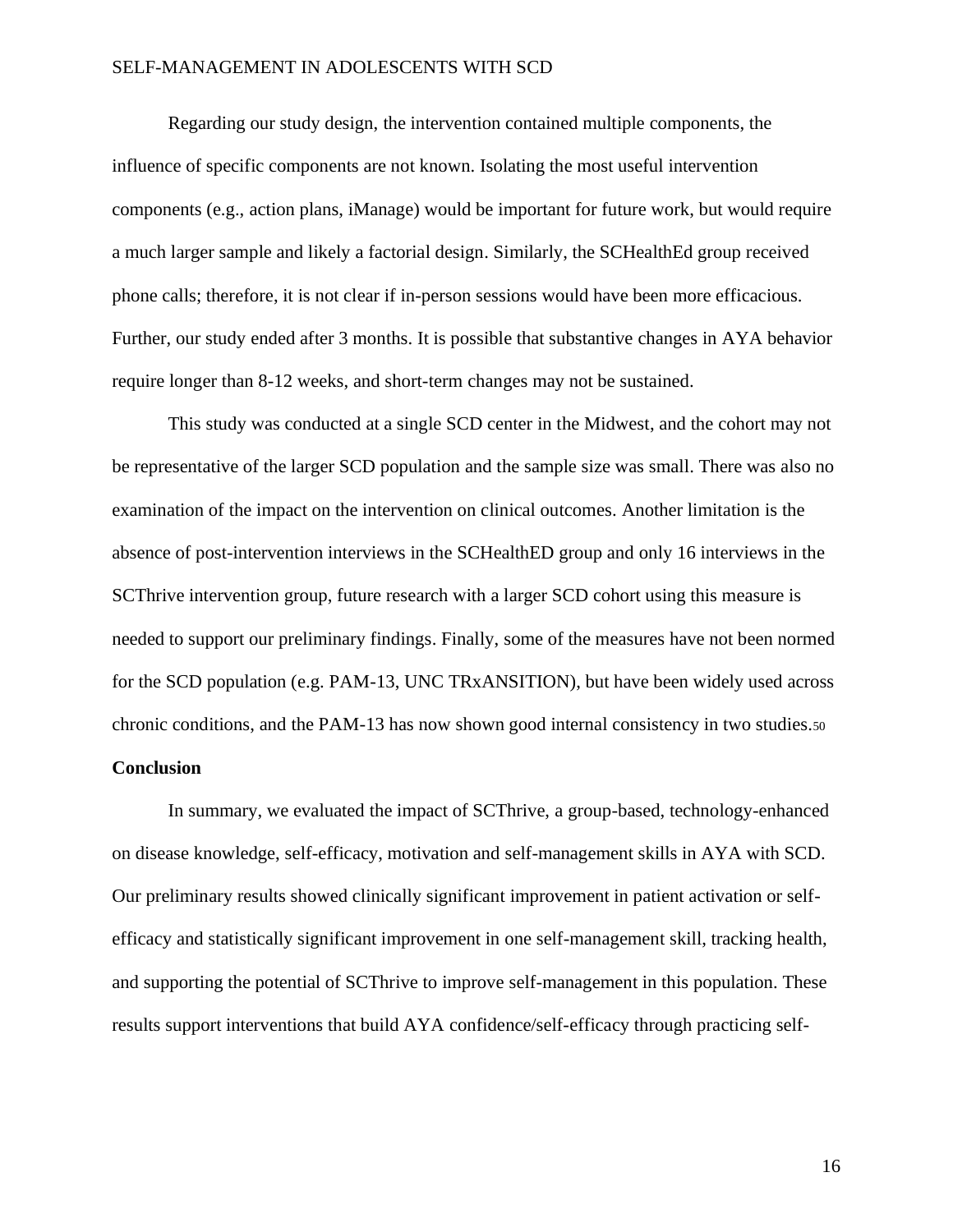management skills (e.g., tracking symptoms, calling to schedule a medical appointment) as this approach might motivate them to take a more active role in managing their SCD.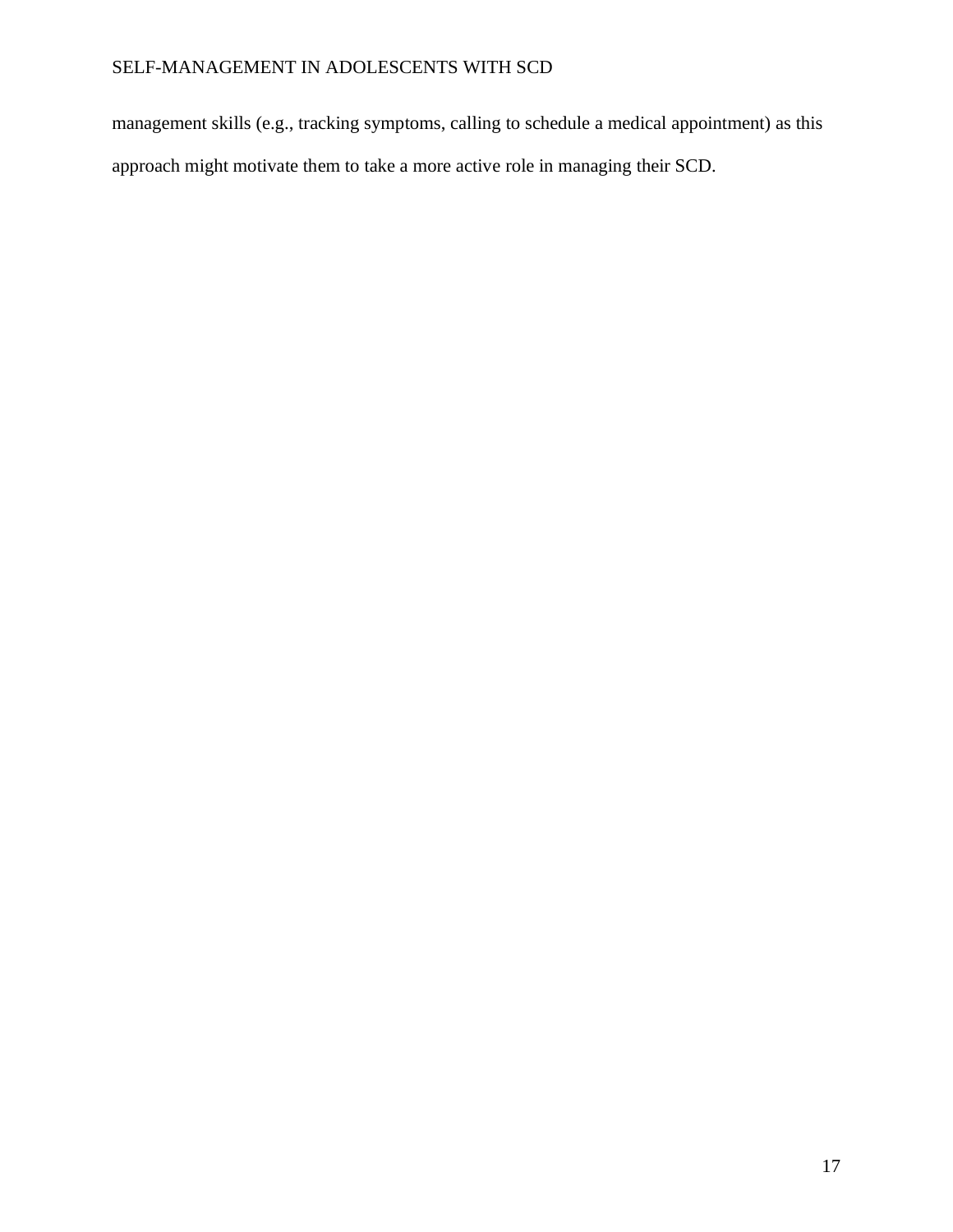### **Acknowledgements**

We would like to acknowledge Naomi Joffe, Ph.D. and Emily McTate, Ph.D. for their contributions to the SCThrive Intervention. The study reported was supported in part by Eunice Kennedy Shriver National Institute of Child Health & Human Development of the National Institutes of Health under Award Number R21HD084810 (LEC). Anna Hood was supported in part by a grant from the National Heart, Lung, and Blood Institute (1F32HL143915). Data available on request due to privacy/ethical restrictions.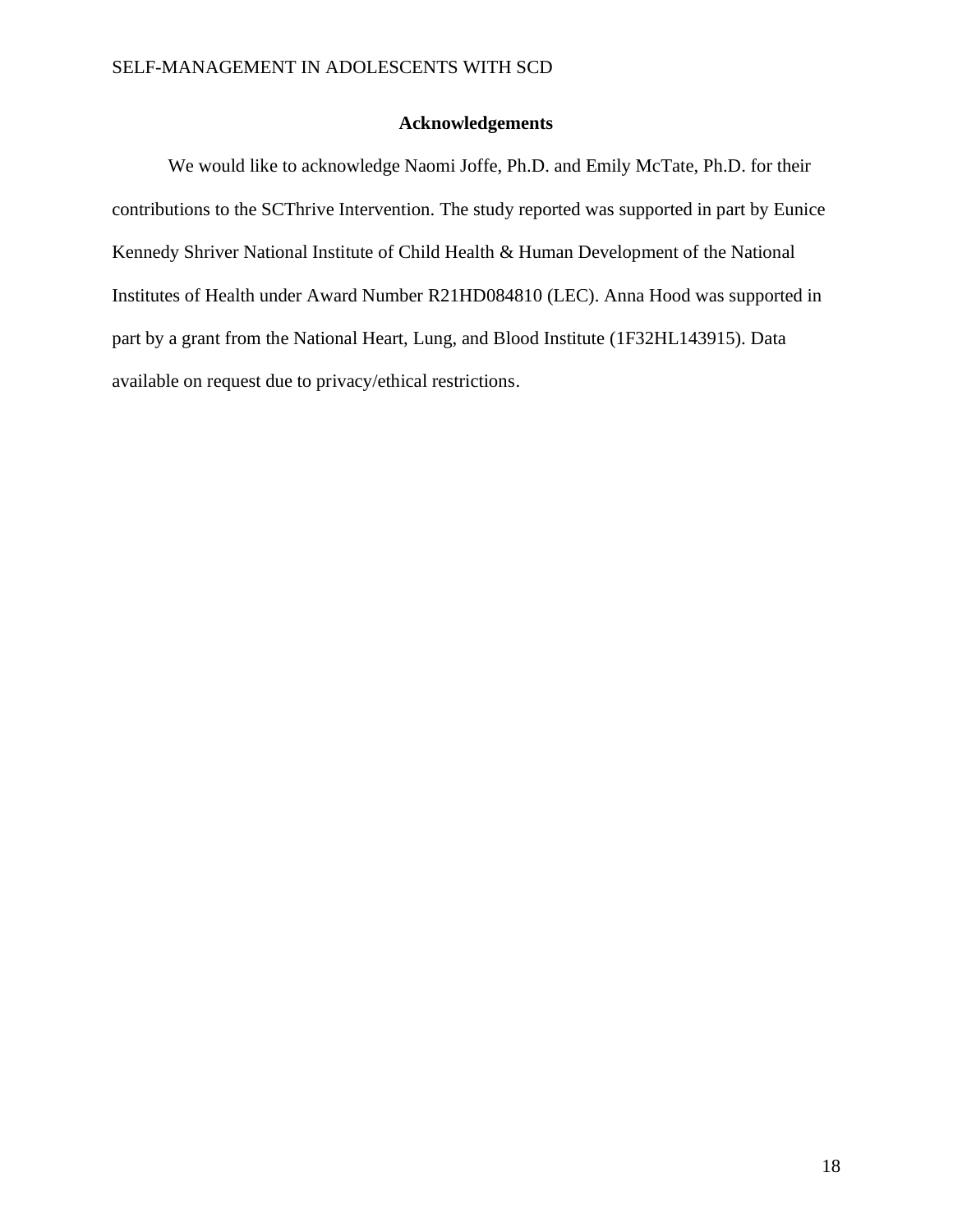# **Conflict of Interest Statement**

Authors have no financial conflicts of interest other than the funding listed above.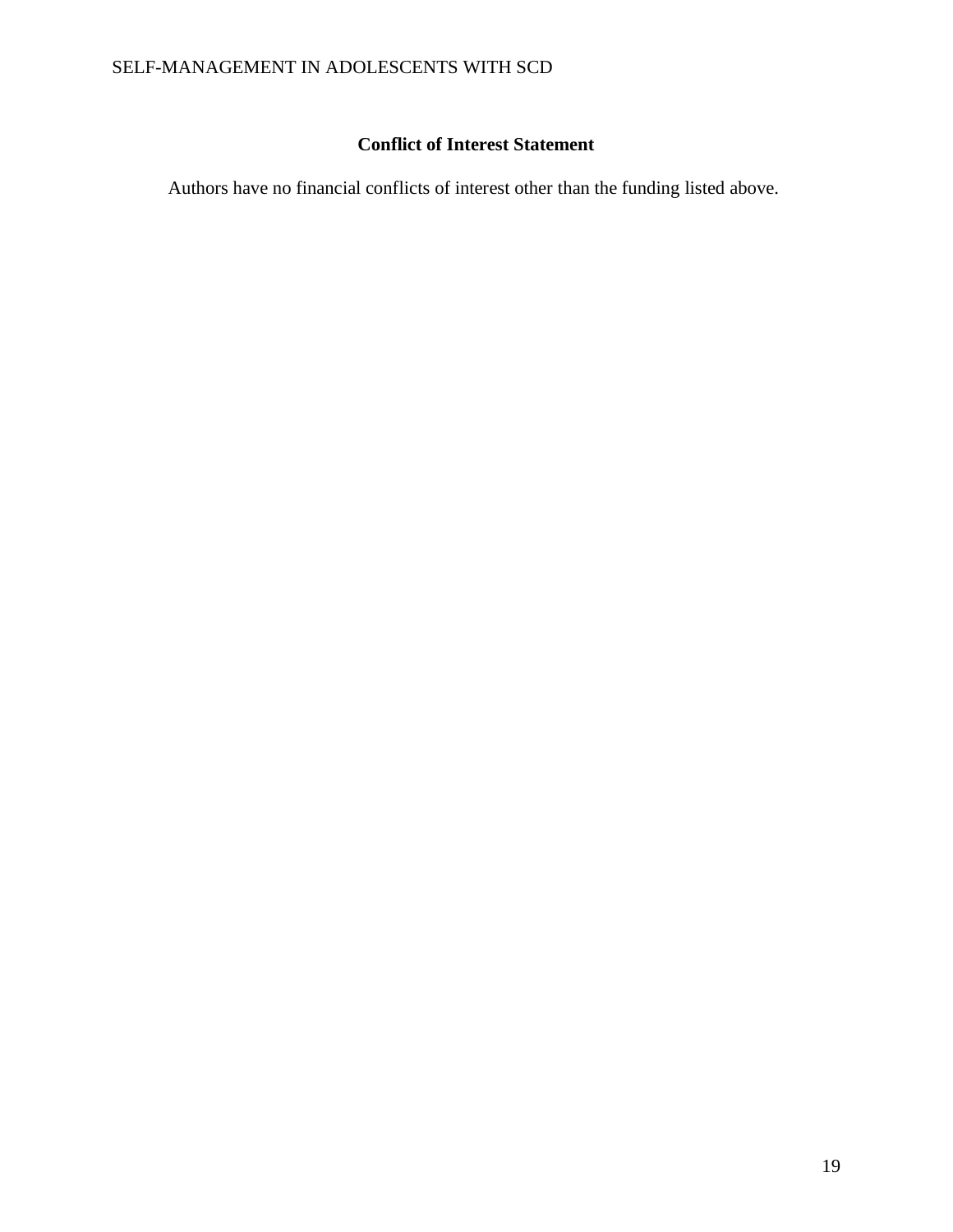## References

- 1. Hassell KL. Population Estimates of Sickle Cell Disease in the U.S. *Blood Disorders in Public Health Making the Connection.* 2010;38(4, Supplement):S512-S521.
- 2. Redding-Lallinger R, Knoll C. Sickle cell disease--pathophysiology and treatment. *Current problems in pediatric and adolescent health care.* 2006;36(10):346-376.
- 3. Hood AM, King AA, Fields ME, et al. Higher executive abilities following a blood transfusion in children and young adults with sickle cell disease. *Pediatric blood & cancer.* 2019.
- 4. Siciliano RE, Prussien KV, Lee CA, et al. Cognitive Function in Pediatric Hypoplastic Left Heart Syndrome: Systematic Review and Meta-Analysis. *Journal of pediatric psychology.* 2019.
- 5. Field JJ, Ballas SK, Campbell CM, et al. AAAPT Diagnostic Criteria for Acute Sickle Cell Disease Pain. *The Journal of Pain.* 2019;20(7):746-759.
- 6. Dampier C, Palermo TM, Darbari DS, Hassell K, Smith W, Zempsky W. AAPT diagnostic criteria for chronic sickle cell disease pain. *The Journal of Pain.*  2017;18(5):490-498.
- 7. Crosby LE, Quinn CT, Kalinyak KA. A biopsychosocial model for the management of patients with sickle-cell disease transitioning to adult medical care. *Advances in therapy.*  2015;32(4):293-305.
- 8. Benton TD, Ifeagwu JA, Smith-Whitley K. Anxiety and depression in children and adolescents with sickle cell disease. *Current psychiatry reports.* 2007;9(2):114-121.
- 9. Palermo TM, Riley CA, Mitchell BA. Daily functioning and quality of life in children with sickle cell disease pain: relationship with family and neighborhood socioeconomic distress. *The journal of pain.* 2008;9(9):833-840.
- 10. Barakat LP, Patterson CA, Daniel LC, Dampier C. Quality of life among adolescents with sickle cell disease: mediation of pain by internalizing symptoms and parenting stress. *Health Qual Life Outcomes.* 2008;6(1):60.
- 11. Modi AC, Pai AL, Hommel KA, et al. Pediatric self-management: a framework for research, practice, and policy. *Pediatrics.* 2012;129(2):e473-e485.
- 12. Brousseau DC, Owens PL, Mosso AL, Panepinto JA, Steiner CA. Acute care utilization and rehospitalizations for sickle cell disease. *JAMA : the journal of the American Medical Association.* 2010;303(13):1288-1294.
- 13. Treadwell M, Telfair J, Gibson RW, Johnson S, Osunkwo I. Transition from pediatric to adult care in sickle cell disease: establishing evidence-based practice and directions for research. *American journal of hematology.* 2011;86(1):116.
- 14. McPherson M, Thaniel L, Minniti CP. Transition of patients with sickle cell disease from pediatric to adult care: assessing patient readiness. *Pediatric blood & cancer.*  2009;52(7):838-841.
- 15. Stollon NB, Paine CW, Lucas MS, et al. Transitioning adolescents and young adults with sickle cell disease from pediatric to adult healthcare: Provider perspectives. *Journal of pediatric hematology/oncology.* 2015;37(8):577.
- 16. Abel RA, Cho E, Chadwick-Mansker KR, D'Souza N, Housten AJ, King AA. Transition needs of adolescents with sickle cell disease. *American Journal of Occupational Therapy.*  2015;69(2):6902350030p6902350031-6902350030p6902350035.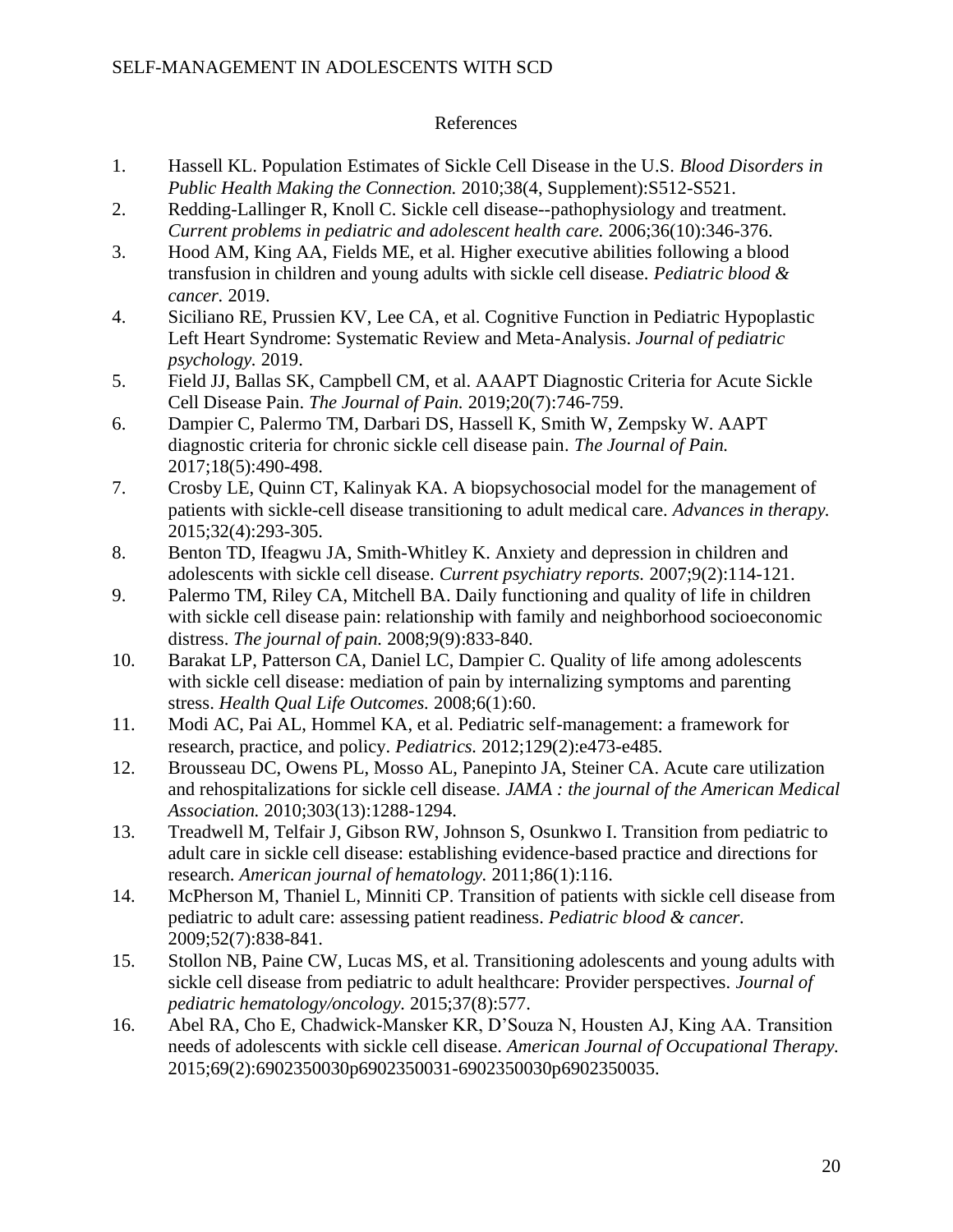- 17. Greene J, Hibbard JH. Why does patient activation matter? An examination of the relationships between patient activation and health-related outcomes. *Journal of general internal medicine.* 2012;27(5):520-526.
- 18. Kahana S, Drotar D, Frazier T. Meta-analysis of psychological interventions to promote adherence to treatment in pediatric chronic health conditions. *Journal of pediatric psychology.* 2008;33(6):590-611.
- 19. Guevara JP, Wolf FM, Grum CM, Clark NM. Effects of educational interventions for self management of asthma in children and adolescents: systematic review and meta-analysis. *Bmj.* 2003;326(7402):1308-1309.
- 20. Newland JA. Factors influencing independence in adolescents with sickle cell disease. *Journal of Child and Adolescent Psychiatric Nursing.* 2008;21(3):177-185.
- 21. Anie KA, Telfair J, Group SCDTS. Multi-site study of transition in adolescents with sickle cell disease in the United Kingdom and the United States. In: De Gruyter; 2005.
- 22. Adegbola M. Spirituality, self-efficacy, and quality of life among adults with sickle cell disease. *Southern online journal of nursing research.* 2011;11(1).
- 23. Edwards R, Telfair J, Cecil H, Lenoci J. Self-efficacy as a predictor of adult adjustment to sickle cell disease: One-year outcomes. *Psychosomatic Medicine.* 2001;63(5):850-858.
- 24. Molter BL, Abrahamson K. Self-Efficacy, Transition, and Patient Outcomes in the Sickle Cell Disease Population. *Pain Management Nursing.* 2014.
- 25. Jenerette CM, Murdaugh C. Testing the theory of self-care management for sickle cell disease. *Research in nursing & health.* 2008;31(4):355-369.
- 26. Chen E, Cole SW, Kato PM. A review of empirically supported psychosocial interventions for pain and adherence outcomes in sickle cell disease. *Journal of pediatric psychology.* 2004;29(3):197-209.
- 27. Molter BL, Abrahamson K. Self-efficacy, transition, and patient outcomes in the sickle cell disease population. *Pain Management Nursing.* 2015;16(3):418-424.
- 28. DeBaun MR, Telfair J. Transition and sickle cell disease. *Pediatrics.* 2012;130(5):926- 935.
- 29. Rouse C. *Uncertain suffering: Racial health care disparities and sickle cell disease.* Univ of California Press; 2009.
- 30. Bakas T, McLennon SM, Carpenter JS, et al. Systematic review of health-related quality of life models. *Health Qual Life Outcomes.* 2012;10(1):134.
- 31. van Staa A, van der Stege HA, Jedeloo S, Moll HA, Hilberink SR. Readiness to transfer to adult care of adolescents with chronic conditions: exploration of associated factors. *Journal of Adolescent Health.* 2011;48(3):295-302.
- 32. Yoon SL, Godwin A. Enhancing self-management in children with sickle cell disease through playing a CD-ROM educational game: a pilot study. *Pediatric nursing.*  2007;33(1).
- 33. Gil KM, Wilson JJ, Edens JL, et al. Cognitive coping skills training in children with sickle cell disease pain. *International Journal of Behavioral Medicine.* 1997;4(4):364- 377.
- 34. Anie KA, Green J, Tata P, Fotopoulos CE, Oni L, Davies SC. Self-help manual-assisted cognitive behavioural therapy for sickle cell disease. *Behavioural and cognitive psychotherapy.* 2002;30(4):451-458.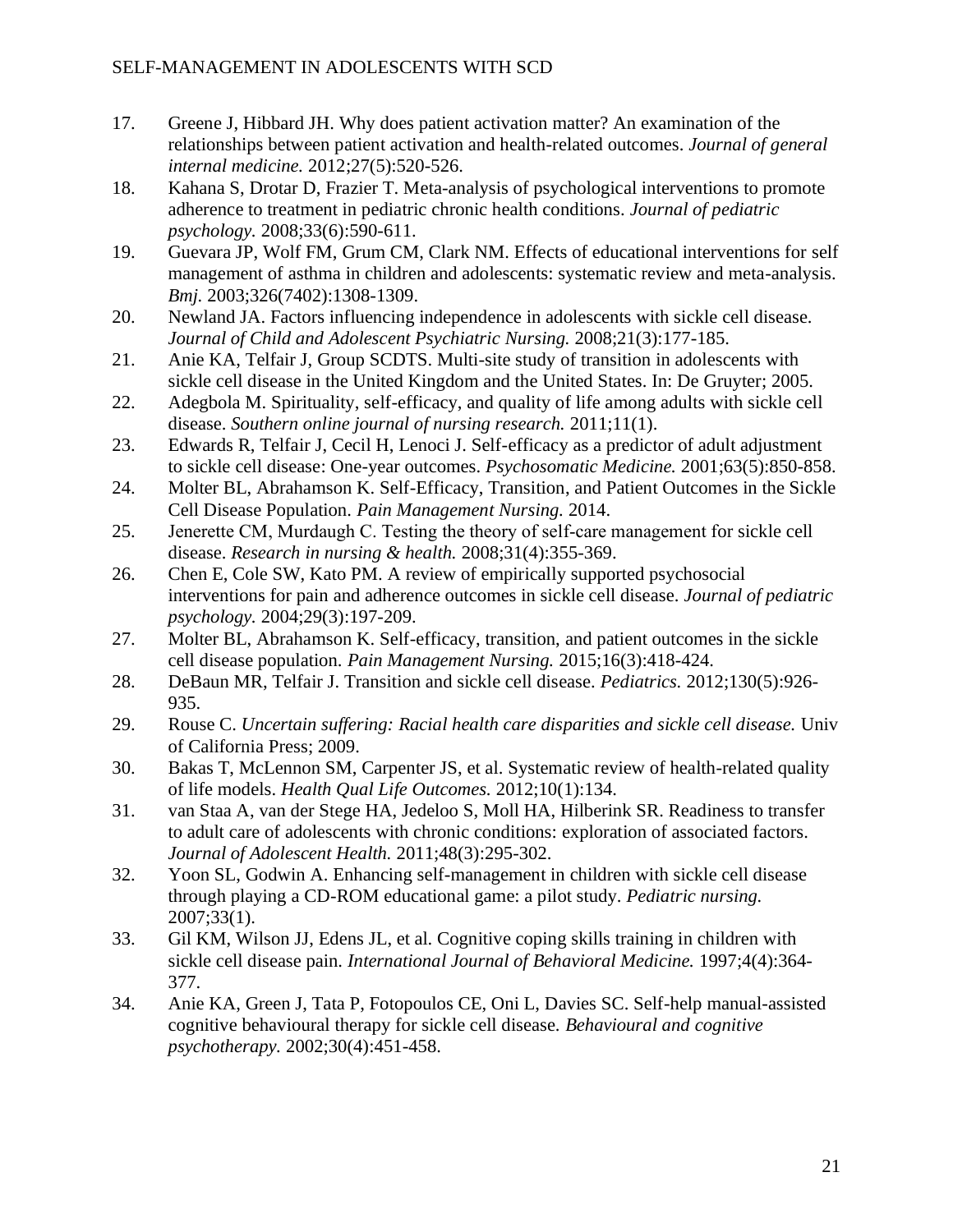- 35. Broome M, Maikler V, Kelber S, Bailey P, Lea G. An intervention to increase coping and reduce health care utilization for school-age children and adolescents with sickle cell disease. *Journal of National Black Nurses' Association: JNBNA.* 2001;12(2):6-14.
- 36. Marsac ML, Klingbeil OG, Hildenbrand AK, et al. The Cellie Coping Kit for sickle cell disease: Initial acceptability and feasibility. *Clinical practice in pediatric psychology.*  2014;2(4):389.
- 37. Daniel LC, Li Y, Smith K, et al. Lessons learned from a randomized controlled trial of a family-based intervention to promote school functioning for school-age children with sickle cell disease. *Journal of pediatric psychology.* 2015;40(10):1085-1094.
- 38. Crosby LE, Joffe N, Peugh J, et al. Feasibility of the Chronic Disease Self-Management Program in Adolescents and Young Adults with Sickle Cell Disease. *Pediatric blood & cancer.* under review.
- 39. Crosby LE, Joffe N, Walton A, et al. Development and Evaluation of iManage, a Mobile Self-Management App Co-Designed by Adolescents with Sickle Cell Disease. *Advances in Hematology.* under review.
- 40. Panepinto JA, Torres S, Bendo CB, et al. PedsQL sickle cell disease module: feasibility, reliability, and validity. *Pediatric blood & cancer.* 2013;60(8):1338-1344.
- 41. Hibbard JH, Mahoney ER, Stockard J, Tusler M. Development and testing of a short form of the patient activation measure. *Health services research.* 2005;40(6p1):1918- 1930.
- 42. Sawicki GS, Lukens-Bull K, Yin X, et al. Measuring the transition readiness of youth with special healthcare needs: validation of the TRAO--Transition Readiness Assessment Questionnaire. *Journal of pediatric psychology.* 2011;36(2):160-171.
- 43. Ferris ME, Harward DH, Bickford K, et al. A clinical tool to measure the components of health-care transition from pediatric care to adult care: The UNC TRxANSITION Scale. *Renal failure.* 2012;34(6):744-753.
- 44. Armstrong FD, Lemanek KL, Pegelow CH, Gonzalez JC, Martinez A. Impact of lifestyle disruption on parent and child coping, knowledge, and parental discipline in children with sickle cell anemia. *Children's Health Care.* 1993;22(3):189-203.
- 45. Levesque CS, Williams GC, Elliot D, Pickering MA, Bodenhamer B, Finley PJ. Validating the theoretical structure of the Treatment Self-Regulation Questionnaire (TSRQ) across three different health behaviors. *Health education research.*  2006;22(5):691-702.
- 46. Panepinto JA, Torres S, Varni JW. Development of the PedsQL™ sickle cell disease module items: Qualitative methods. *Quality of Life Research.* 2012;21(2):341-357.
- 47. R. Core Team. R: A language and environment for statistical computing. 2013.
- 48. Insignia Health. Patient Activation Measure (PAM) Survey Level. http://www.insigniahealth.com/products/pam-survey. Published 2016. Accessed December 13, 2019.
- 49. Badawy SM, Kuhns LM. Texting and Mobile Phone App Interventions for Improving Adherence to Preventive Behavior in Adolescents: A Systematic Review. *JMIR mHealth and uHealth.* 2017;5(4).
- 50. Crosby LE, Joffe NE, Peugh J, Ware RE, Britto MT. Pilot of the chronic disease selfmanagement program for adolescents and young adults with sickle cell disease. *Journal of Adolescent Health.* 2017;60(1):120-123.